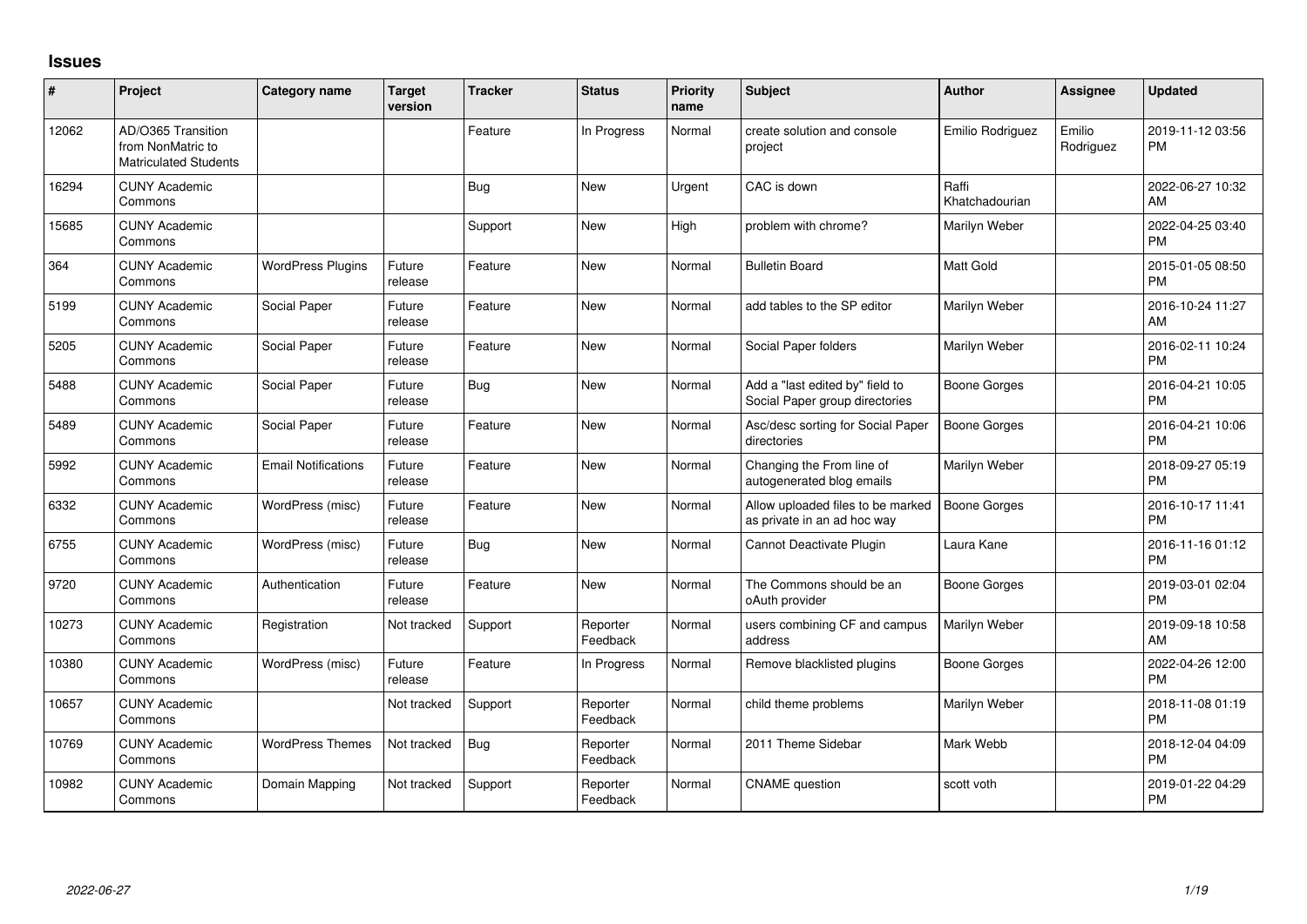| #     | Project                         | <b>Category name</b>      | <b>Target</b><br>version | <b>Tracker</b> | <b>Status</b>        | <b>Priority</b><br>name | <b>Subject</b>                                                                                               | Author                  | Assignee | <b>Updated</b>                |
|-------|---------------------------------|---------------------------|--------------------------|----------------|----------------------|-------------------------|--------------------------------------------------------------------------------------------------------------|-------------------------|----------|-------------------------------|
| 11024 | <b>CUNY Academic</b><br>Commons | WordPress (misc)          | Future<br>release        | Bug            | New                  | Normal                  | Subsites should not show "you<br>should update your .htaccess<br>now" notice after permalink<br>setting save | <b>Boone Gorges</b>     |          | 2019-01-28 01:35<br><b>PM</b> |
| 11077 | <b>CUNY Academic</b><br>Commons | Events                    | Not tracked              | Feature        | Reporter<br>Feedback | Normal                  | Show event category description<br>in event list view                                                        | Raffi<br>Khatchadourian |          | 2019-02-12 10:38<br><b>PM</b> |
| 11120 | <b>CUNY Academic</b><br>Commons | <b>WordPress Plugins</b>  | Not tracked              | <b>Bug</b>     | Reporter<br>Feedback | Normal                  | Events Manager Events Not<br>Showing Up                                                                      | Mark Webb               |          | 2019-02-27 04:10<br>PM        |
| 11131 | <b>CUNY Academic</b><br>Commons |                           | Future<br>release        | Feature        | Reporter<br>Feedback | Normal                  | Image Annotation Plugins                                                                                     | Laurie Hurson           |          | 2019-02-26 11:33<br>AM        |
| 11392 | <b>CUNY Academic</b><br>Commons |                           | Future<br>release        | <b>Bug</b>     | New                  | Normal                  | Migrate users away from<br><b>StatPress</b>                                                                  | <b>Boone Gorges</b>     |          | 2019-04-23 03:53<br>PM        |
| 11415 | <b>CUNY Academic</b><br>Commons | <b>WordPress Plugins</b>  | Not tracked              | <b>Bug</b>     | Reporter<br>Feedback | Normal                  | Blog Subscriptions in Jetpack                                                                                | Laurie Hurson           |          | 2019-05-14 10:34<br>AM        |
| 11509 | <b>CUNY Academic</b><br>Commons |                           | Not tracked              | Support        | Reporter<br>Feedback | Normal                  | deleted Page causing a Menu<br>problem?                                                                      | Marilyn Weber           |          | 2019-06-04 09:54<br>AM        |
| 11519 | <b>CUNY Academic</b><br>Commons |                           | Not tracked              | Support        | Assigned             | Normal                  | comment option not appearing                                                                                 | Marilyn Weber           |          | 2019-09-24 10:28<br>AM        |
| 11556 | <b>CUNY Academic</b><br>Commons | Courses                   | Not tracked              | <b>Bug</b>     | Reporter<br>Feedback | Normal                  | Instructor name given in course<br>listing                                                                   | <b>Tom Harbison</b>     |          | 2019-06-25 04:12<br>PM        |
| 11771 | <b>CUNY Academic</b><br>Commons |                           | Not tracked              | Support        | Reporter<br>Feedback | Normal                  | post displays in sections                                                                                    | Marilyn Weber           |          | 2019-08-20 10:34<br>AM        |
| 11787 | <b>CUNY Academic</b><br>Commons |                           | Not tracked              | Support        | Reporter<br>Feedback | Normal                  | automated comments notifications<br>on ZenDesk                                                               | Marilyn Weber           |          | 2019-08-26 06:18<br><b>PM</b> |
| 11788 | <b>CUNY Academic</b><br>Commons | <b>WordPress Plugins</b>  | Future<br>release        | Support        | Reporter<br>Feedback | Normal                  | Plugin Request - Browse Aloud                                                                                | scott voth              |          | 2019-09-24 08:42<br>AM        |
| 11843 | <b>CUNY Academic</b><br>Commons | WordPress (misc)          | Future<br>release        | Design/UX      | New                  | Normal                  | Tweaking the Gutenberg Editor<br>Interface                                                                   | Laurie Hurson           |          | 2022-04-26 12:00<br><b>PM</b> |
| 11848 | <b>CUNY Academic</b><br>Commons |                           | Not tracked              | Support        | Hold                 | Normal                  | a Dean of Faculty wants to share<br>a large file                                                             | Marilyn Weber           |          | 2019-09-24 08:44<br>AM        |
| 11860 | <b>CUNY Academic</b><br>Commons | Registration              | Future<br>release        | Feature        | New                  | Normal                  | <b>Ensure Students Are Aware They</b><br>Can Use Aliases At Registration                                     | scott voth              |          | 2019-09-24 08:46<br>AM        |
| 12198 | <b>CUNY Academic</b><br>Commons |                           | Not tracked              | Bug            | Reporter<br>Feedback | Normal                  | Duplicate listing in My Sites                                                                                | Tom Harbison            |          | 2019-12-09 05:50<br>PM        |
| 12328 | <b>CUNY Academic</b><br>Commons |                           | Not tracked              | Support        | New                  | Normal                  | Sign up Code for Non-CUNY<br>Faculty                                                                         | Laurie Hurson           |          | 2020-01-28 10:25<br>AM        |
| 12350 | <b>CUNY Academic</b><br>Commons | <b>Blogs (BuddyPress)</b> | Not tracked              | Support        | Reporter<br>Feedback | Normal                  | URL creation problem                                                                                         | Marilyn Weber           |          | 2020-02-03 11:27<br>AM        |
| 12352 | <b>CUNY Academic</b><br>Commons |                           | Not tracked              | Support        | New                  | Normal                  | "posts list" page builder block<br>option                                                                    | Marilyn Weber           |          | 2020-02-03 01:29<br>PM        |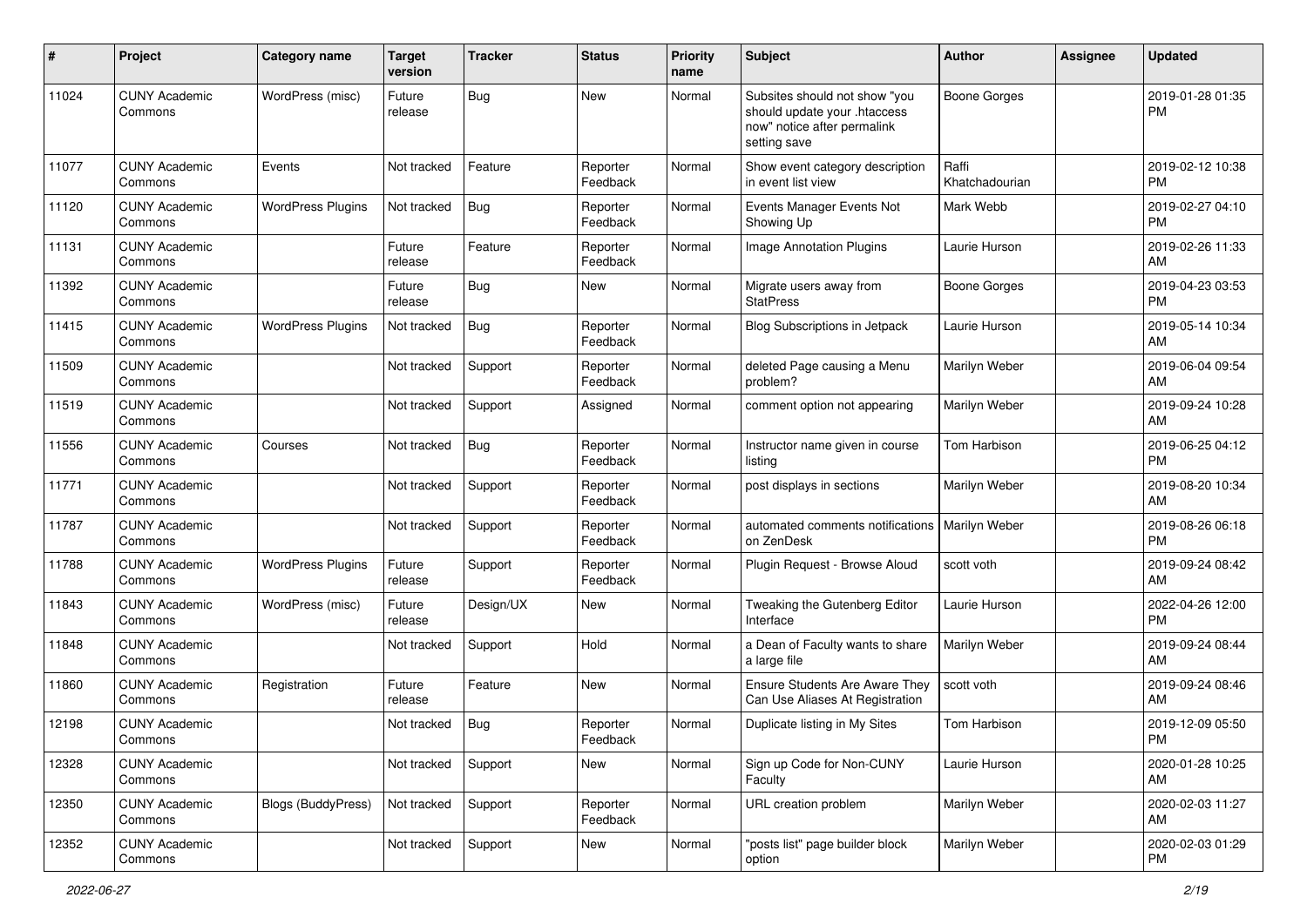| #     | Project                         | Category name            | <b>Target</b><br>version | Tracker    | <b>Status</b>        | <b>Priority</b><br>name | <b>Subject</b>                                                                                | <b>Author</b>           | <b>Assignee</b> | <b>Updated</b>                |
|-------|---------------------------------|--------------------------|--------------------------|------------|----------------------|-------------------------|-----------------------------------------------------------------------------------------------|-------------------------|-----------------|-------------------------------|
| 12360 | <b>CUNY Academic</b><br>Commons | <b>WordPress Themes</b>  | Not tracked              | <b>Bug</b> | Reporter<br>Feedback | Normal                  | site just says "DANTE We are<br>currently in maintenance mode,<br>please check back shortly." | Marilyn Weber           |                 | 2020-02-04 12:13<br><b>PM</b> |
| 12436 | <b>CUNY Academic</b><br>Commons |                          | Not tracked              | Bug        | Assigned             | Normal                  | Nightly system downtime                                                                       | <b>Boone Gorges</b>     |                 | 2020-08-01 09:30<br>AM        |
| 12573 | <b>CUNY Academic</b><br>Commons | <b>WordPress Plugins</b> | Future<br>release        | Bug        | New                  | Normal                  | <b>CommentPress Core Issues</b>                                                               | scott voth              |                 | 2020-03-24 04:32<br><b>PM</b> |
| 13034 | <b>CUNY Academic</b><br>Commons |                          | Not tracked              | Support    | Reporter<br>Feedback | Normal                  | a site is asking people to join the<br>Commons to get a download                              | Marilyn Weber           |                 | 2020-07-12 07:23<br>AM        |
| 13048 | <b>CUNY Academic</b><br>Commons | Shortcodes and<br>embeds | Future<br>release        | Feature    | <b>New</b>           | Normal                  | Jupyter Notebooks support                                                                     | <b>Boone Gorges</b>     |                 | 2020-07-14 11:46<br>AM        |
| 13255 | <b>CUNY Academic</b><br>Commons |                          | Not tracked              | Support    | Reporter<br>Feedback | Normal                  | Accessibility problems                                                                        | Marilyn Weber           |                 | 2020-09-01 05:48<br><b>PM</b> |
| 13650 | <b>CUNY Academic</b><br>Commons | Group Library            | Future<br>release        | Feature    | <b>New</b>           | Normal                  | Forum Attachments in Group<br>Library                                                         | Laurie Hurson           |                 | 2021-11-19 12:30<br><b>PM</b> |
| 13975 | <b>CUNY Academic</b><br>Commons | Social Paper             | Not tracked              | Support    | Reporter<br>Feedback | Normal                  | can't approve comments on<br>Social Paper paper                                               | Marilyn Weber           |                 | 2021-02-12 09:33<br>AM        |
| 14074 | <b>CUNY Academic</b><br>Commons | WordPress (misc)         | Not tracked              | Support    | Reporter<br>Feedback | Normal                  | page password protection<br>problem                                                           | Marilyn Weber           |                 | 2021-03-02 11:03<br>AM        |
| 14398 | <b>CUNY Academic</b><br>Commons |                          | Not tracked              | Support    | Reporter<br>Feedback | Normal                  | Events plug-in notification<br>problem                                                        | Marilyn Weber           |                 | 2021-05-11 11:21<br>AM        |
| 14538 | <b>CUNY Academic</b><br>Commons |                          | Not tracked              | Support    | Reporter<br>Feedback | Normal                  | <b>Weebly To Commons</b>                                                                      | Laurie Hurson           |                 | 2021-09-14 10:47<br>AM        |
| 14629 | <b>CUNY Academic</b><br>Commons |                          | Not tracked              | Bug        | Reporter<br>Feedback | Normal                  | Possible Post Order Bug?                                                                      | <b>Syelle Graves</b>    |                 | 2021-09-14 10:47<br>AM        |
| 14784 | <b>CUNY Academic</b><br>Commons |                          |                          | Support    | Reporter<br>Feedback | Normal                  | User report of logo problem when<br>using Customizer theme                                    | Marilyn Weber           |                 | 2021-09-17 10:25<br>AM        |
| 14792 | <b>CUNY Academic</b><br>Commons |                          |                          | <b>Bug</b> | <b>New</b>           | Normal                  | Inconsistent email notifications<br>from gravity forms                                        | Raffi<br>Khatchadourian |                 | 2021-10-04 01:50<br><b>PM</b> |
| 14842 | <b>CUNY Academic</b><br>Commons |                          | Not tracked              | Support    | Reporter<br>Feedback | Normal                  | Question about widgets and block<br>editor                                                    | Gina Cherry             |                 | 2021-10-06 03:01<br><b>PM</b> |
| 14900 | <b>CUNY Academic</b><br>Commons |                          | Not tracked              | Support    | Reporter<br>Feedback | Normal                  | previous theme?                                                                               | Marilyn Weber           |                 | 2021-10-25 10:31<br>AM        |
| 14911 | <b>CUNY Academic</b><br>Commons | <b>WordPress Themes</b>  | Not tracked              | Support    | <b>New</b>           | Normal                  | Twentytwentyone theme                                                                         | Marilyn Weber           |                 | 2021-10-28 10:37<br>AM        |
| 14936 | <b>CUNY Academic</b><br>Commons |                          |                          | <b>Bug</b> | <b>New</b>           | Normal                  | Commons websites blocked by<br>SPS campus network                                             | Laurie Hurson           |                 | 2021-11-03 03:57<br><b>PM</b> |
| 14940 | <b>CUNY Academic</b><br>Commons |                          |                          | Bug        | <b>New</b>           | Normal                  | Discrepancy between Commons<br>profile "sites" and actual # of sites                          | Laurie Hurson           |                 | 2021-11-08 11:09<br>AM        |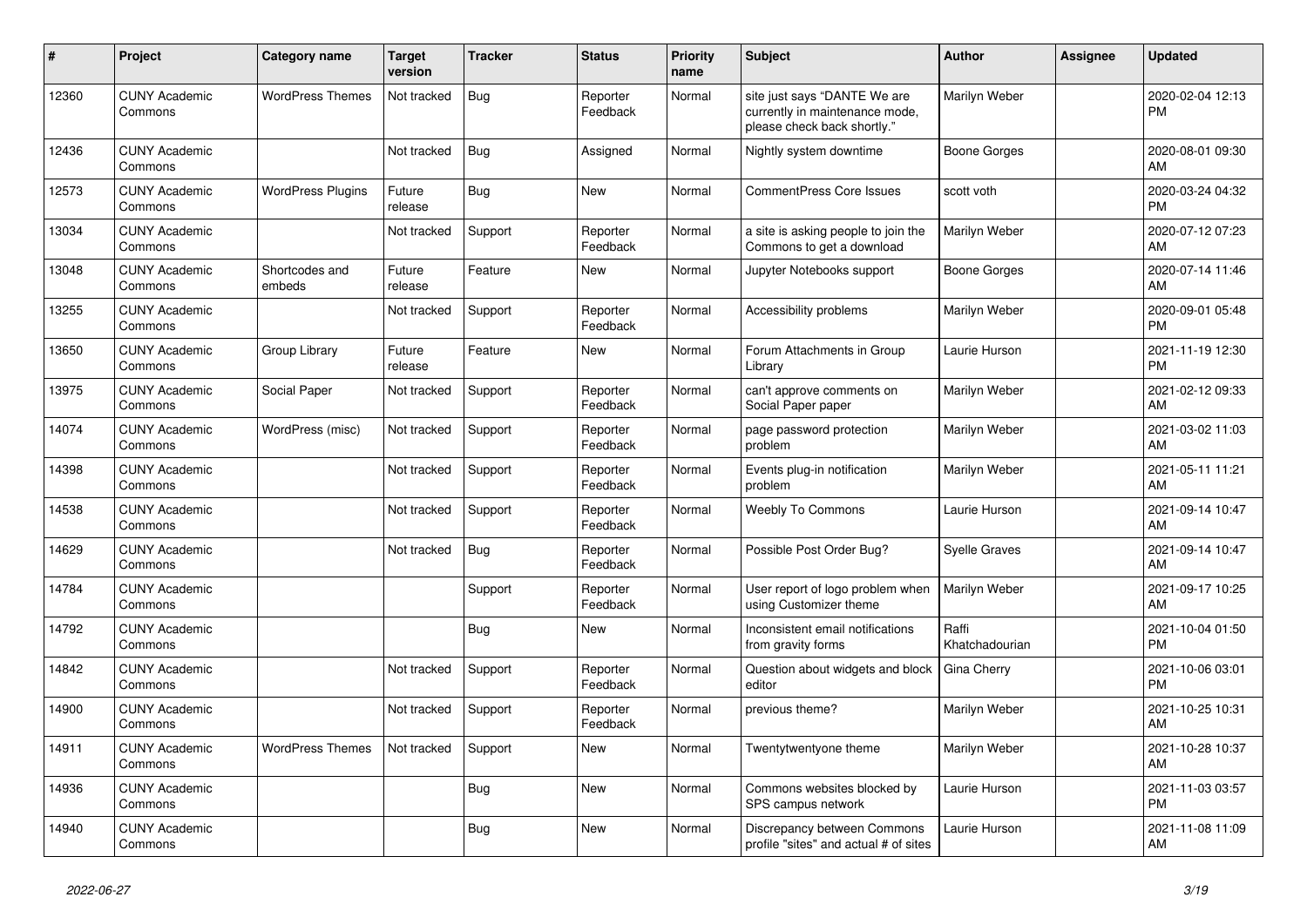| #     | Project                         | <b>Category name</b>           | <b>Target</b><br>version | <b>Tracker</b> | <b>Status</b>        | <b>Priority</b><br>name | <b>Subject</b>                                                              | <b>Author</b>           | Assignee        | <b>Updated</b>                |
|-------|---------------------------------|--------------------------------|--------------------------|----------------|----------------------|-------------------------|-----------------------------------------------------------------------------|-------------------------|-----------------|-------------------------------|
| 15045 | <b>CUNY Academic</b><br>Commons |                                |                          | Support        | <b>New</b>           | Normal                  | no result for KCeL in the search<br>box on the commons                      | Marilyn Weber           |                 | 2021-12-10 11:29<br>AM        |
| 15169 | <b>CUNY Academic</b><br>Commons |                                | 2.0.2                    | Support        | Reporter<br>Feedback | Normal                  | new Prelude website zipfiles for<br>custom theme and other files.           | Marilyn Weber           |                 | 2022-06-14 11:36<br>AM        |
| 15176 | <b>CUNY Academic</b><br>Commons |                                | Not tracked              | Support        | Reporter<br>Feedback | Normal                  | Archiving Q Writing & Old<br>Wordpress Sites on the Commons                 | Laurie Hurson           |                 | 2022-02-08 10:28<br>AM        |
| 15260 | <b>CUNY Academic</b><br>Commons |                                |                          | Support        | Reporter<br>Feedback | Normal                  | Diacritical markings   European<br><b>Stages</b>                            | Marilyn Weber           |                 | 2022-02-04 08:16<br>AM        |
| 15370 | <b>CUNY Academic</b><br>Commons |                                |                          | Support        | Reporter<br>Feedback | Normal                  | All-in-One Event Calendar?                                                  | Marilyn Weber           |                 | 2022-02-17 11:03<br>AM        |
| 15565 | <b>CUNY Academic</b><br>Commons |                                |                          | Support        | New                  | Normal                  | Events - send updates to an email   Marilyn Weber<br>listserv               |                         |                 | 2022-03-10 01:06<br><b>PM</b> |
| 15613 | <b>CUNY Academic</b><br>Commons |                                | 2.0.2                    | Feature        | Reporter<br>Feedback | Normal                  | Adding "Passster" plugin                                                    | Laurie Hurson           |                 | 2022-06-14 11:36<br>AM        |
| 15655 | <b>CUNY Academic</b><br>Commons |                                | 2.0.2                    | Support        | Reporter<br>Feedback | Normal                  | Event Aggregator plugin?                                                    | Marilyn Weber           |                 | 2022-06-14 11:36<br>AM        |
| 15757 | <b>CUNY Academic</b><br>Commons |                                |                          | Bug            | New                  | Normal                  | Members # do not match                                                      | Laurie Hurson           |                 | 2022-03-30 04:52<br><b>PM</b> |
| 15816 | <b>CUNY Academic</b><br>Commons |                                | Not tracked              | Support        | <b>New</b>           | Normal                  | slow loading at SPS                                                         | Marilyn Weber           |                 | 2022-04-05 01:26<br>PM        |
| 15923 | <b>CUNY Academic</b><br>Commons |                                | Not tracked              | Feature        | Reporter<br>Feedback | Normal                  | <b>Bellows Plugin Adjustments</b>                                           | Laurie Hurson           |                 | 2022-04-20 10:10<br>AM        |
| 16099 | <b>CUNY Academic</b><br>Commons |                                |                          | Support        | Reporter<br>Feedback | Normal                  | request for Newsletter Glue                                                 | Marilyn Weber           |                 | 2022-05-13 12:14<br><b>PM</b> |
| 16255 | <b>CUNY Academic</b><br>Commons | WordPress (misc)               |                          | <b>Bug</b>     | <b>New</b>           | Normal                  | Need to define 'MULTISITE'<br>constant in wp-config.php                     | Raymond Hoh             |                 | 2022-06-19 09:31<br>AM        |
| 16290 | <b>CUNY Academic</b><br>Commons |                                |                          | Feature        | Reporter<br>Feedback | Normal                  | Add Table Of Contents Block<br>plug-in                                      | Raffi<br>Khatchadourian |                 | 2022-06-24 10:26<br>AM        |
| 6356  | <b>CUNY Academic</b><br>Commons | <b>WordPress Plugins</b>       | Future<br>release        | <b>Bug</b>     | Reporter<br>Feedback | Low                     | Should Subscribe2 be<br>deprecated?                                         | Luke Waltzer            |                 | 2017-03-20 12:20<br><b>PM</b> |
| 13912 | <b>CUNY Academic</b><br>Commons |                                | Not tracked              | Feature        | Hold                 | Low                     | posting "missed schedule"                                                   | Marilyn Weber           |                 | 2021-02-23 10:46<br>AM        |
| 3230  | <b>CUNY Academic</b><br>Commons | Internal Tools and<br>Workflow | Not tracked              | Feature        | Assigned             | High                    | Scripts for quicker<br>provisioning/updating of<br>development environments | Boone Gorges            | Boone<br>Gorges | 2016-01-26 04:54<br><b>PM</b> |
| 10678 | <b>CUNY Academic</b><br>Commons |                                | Not tracked              | <b>Bug</b>     | Reporter<br>Feedback | High                    | Newsletter Plugin Not Sending<br><b>Out Newsletters</b>                     | Mark Webb               | Boone<br>Gorges | 2019-09-16 09:38<br><b>PM</b> |
| 287   | <b>CUNY Academic</b><br>Commons | WordPress (misc)               | Future<br>release        | Feature        | Assigned             | Normal                  | Create troubleshooting tool for<br>account sign-up                          | <b>Matt Gold</b>        | Boone<br>Gorges | 2015-11-09 06:17<br><b>PM</b> |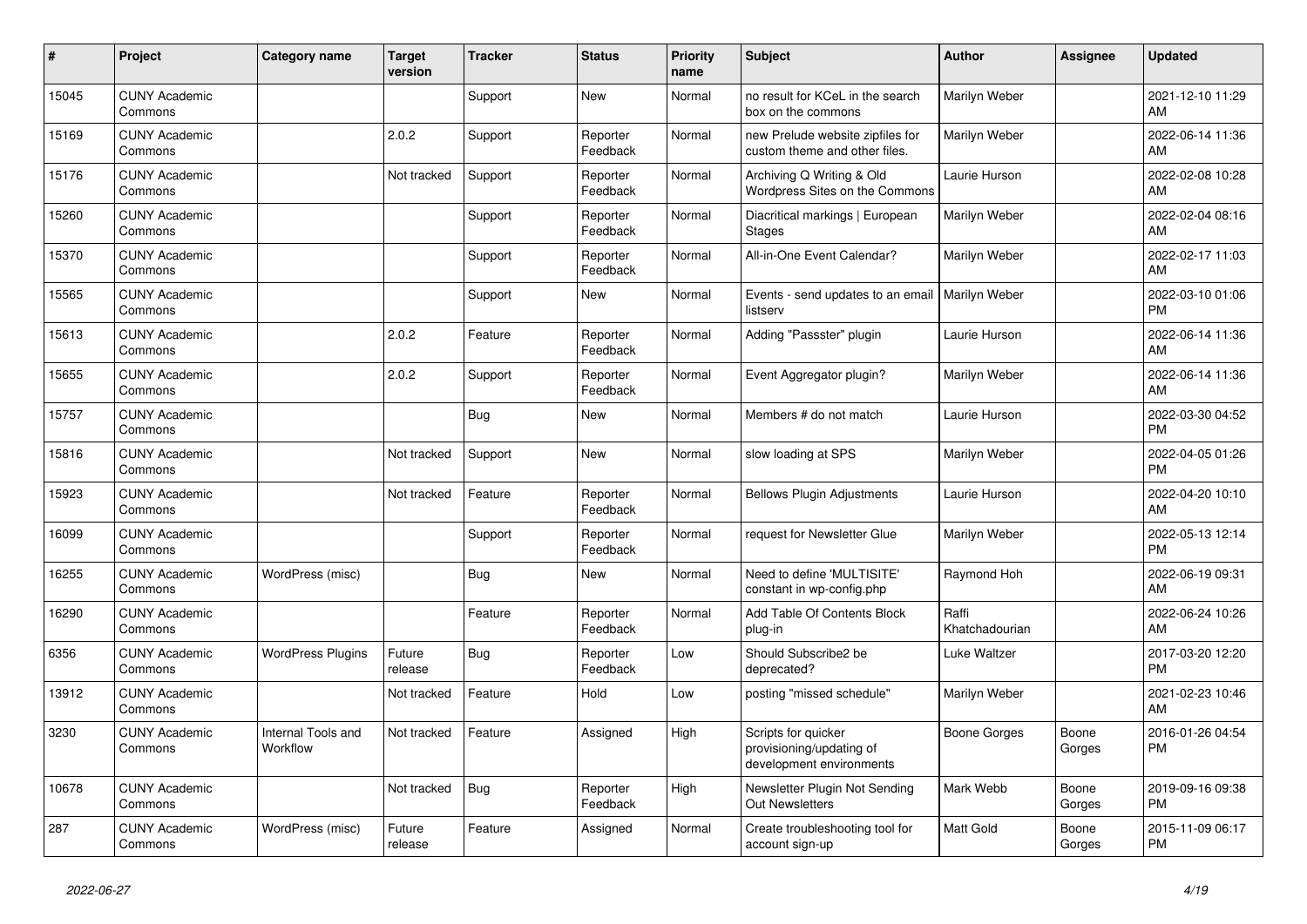| #    | Project                         | <b>Category name</b>     | <b>Target</b><br>version | <b>Tracker</b> | <b>Status</b> | <b>Priority</b><br>name | Subject                                                                        | Author              | <b>Assignee</b> | <b>Updated</b>                |
|------|---------------------------------|--------------------------|--------------------------|----------------|---------------|-------------------------|--------------------------------------------------------------------------------|---------------------|-----------------|-------------------------------|
| 377  | <b>CUNY Academic</b><br>Commons | BuddyPress (misc)        | Future<br>release        | Feature        | Assigned      | Normal                  | Like buttons                                                                   | <b>Matt Gold</b>    | Boone<br>Gorges | 2010-11-16 05:13<br>PM        |
| 435  | <b>CUNY Academic</b><br>Commons | BuddyPress (misc)        | Future<br>release        | Feature        | Assigned      | Normal                  | Include Avatar Images in Forum<br><b>Post Notification Emails</b>              | Matt Gold           | Boone<br>Gorges | 2010-12-08 12:40<br><b>PM</b> |
| 500  | <b>CUNY Academic</b><br>Commons | BuddyPress (misc)        | Future<br>release        | Feature        | Assigned      | Normal                  | <b>Export Group Data</b>                                                       | Matt Gold           | Boone<br>Gorges | 2010-12-19 12:09<br><b>PM</b> |
| 554  | <b>CUNY Academic</b><br>Commons | BuddyPress (misc)        | Future<br>release        | Feature        | Assigned      | Normal                  | Add Trackback notifications to<br>site-wide activity feed                      | <b>Matt Gold</b>    | Boone<br>Gorges | 2015-11-09 06:19<br>PM        |
| 585  | <b>CUNY Academic</b><br>Commons | Group Forums             | Future<br>release        | Feature        | Assigned      | Normal                  | Merge Forum Topics                                                             | Sarah Morgano       | Boone<br>Gorges | 2011-07-06 04:11<br><b>PM</b> |
| 599  | <b>CUNY Academic</b><br>Commons | BuddyPress (misc)        | Future<br>release        | Feature        | Assigned      | Normal                  | Consider adding rating plugins for<br><b>BuddyPress/BBPress</b>                | <b>Matt Gold</b>    | Boone<br>Gorges | 2011-08-22 06:50<br>PM        |
| 618  | <b>CUNY Academic</b><br>Commons | <b>BuddyPress Docs</b>   | Future<br>release        | Feature        | Assigned      | Normal                  | <b>BuddyPress Docs: export formats</b>                                         | Boone Gorges        | Boone<br>Gorges | 2015-11-09 05:38<br>PM        |
| 635  | <b>CUNY Academic</b><br>Commons | BuddyPress (misc)        | Future<br>release        | Feature        | Assigned      | Normal                  | Big Blue Button -<br>Videoconferencing in Groups and<br><b>Blogs</b>           | <b>Matt Gold</b>    | Boone<br>Gorges | 2011-03-14 03:24<br>PM        |
| 658  | <b>CUNY Academic</b><br>Commons | <b>WordPress Plugins</b> | Future<br>release        | Feature        | Assigned      | Normal                  | Rebulid Sitewide Tag Suggestion                                                | Matt Gold           | Boone<br>Gorges | 2015-01-05 08:47<br>PM.       |
| 1422 | <b>CUNY Academic</b><br>Commons | <b>BuddyPress Docs</b>   | Future<br>release        | Feature        | Assigned      | Normal                  | Make "created Doc" activity icons<br>non-mini                                  | <b>Boone Gorges</b> | Boone<br>Gorges | 2015-11-09 05:48<br><b>PM</b> |
| 1460 | <b>CUNY Academic</b><br>Commons | Analytics                | Future<br>release        | Feature        | Assigned      | Normal                  | Update System Report                                                           | <b>Brian Foote</b>  | Boone<br>Gorges | 2015-11-09 06:13<br><b>PM</b> |
| 1508 | <b>CUNY Academic</b><br>Commons | WordPress (misc)         | Future<br>release        | Feature        | Assigned      | Normal                  | Share login cookies across<br>mapped domains                                   | Boone Gorges        | Boone<br>Gorges | 2012-07-02 12:12<br><b>PM</b> |
| 1744 | <b>CUNY Academic</b><br>Commons | <b>BuddyPress Docs</b>   | Future<br>release        | Feature        | Assigned      | Normal                  | Spreadsheet-style Docs                                                         | <b>Boone Gorges</b> | Boone<br>Gorges | 2015-11-09 06:13<br><b>PM</b> |
| 1888 | <b>CUNY Academic</b><br>Commons | Home Page                | Future<br>release        | Feature        | Assigned      | Normal                  | Refactor BP MPO Activity Filter to<br>support proper pagination                | Sarah Morgano       | Boone<br>Gorges | 2014-05-01 07:11<br><b>PM</b> |
| 2523 | <b>CUNY Academic</b><br>Commons | <b>BuddyPress Docs</b>   | Future<br>release        | Feature        | Assigned      | Normal                  | Allow Users to Upload Images to<br><b>BP</b> Docs                              | Matt Gold           | Boone<br>Gorges | 2015-11-09 06:14<br><b>PM</b> |
| 2753 | <b>CUNY Academic</b><br>Commons | <b>Public Portfolio</b>  | Future<br>release        | Feature        | New           | Normal                  | Create actual actual tagification in<br>academic interests and other<br>fields | Micki Kaufman       | Boone<br>Gorges | 2015-01-05 08:52<br>PM        |
| 3002 | <b>CUNY Academic</b><br>Commons | Search                   | Future<br>release        | Feature        | Assigned      | Normal                  | Overhaul CAC search by using<br>external search appliance                      | <b>Boone Gorges</b> | Boone<br>Gorges | 2020-07-15 03:05<br>PM        |
| 3042 | <b>CUNY Academic</b><br>Commons | <b>Public Portfolio</b>  | Future<br>release        | Feature        | Assigned      | Normal                  | Browsing member interests                                                      | Matt Gold           | Boone<br>Gorges | 2015-03-21 09:04<br>PM        |
| 3193 | <b>CUNY Academic</b><br>Commons | Group Forums             | Future<br>release        | Feature        | Assigned      | Normal                  | bbPress 2.x dynamic roles and<br>RBE                                           | <b>Boone Gorges</b> | Boone<br>Gorges | 2014-09-30 01:30<br>PM        |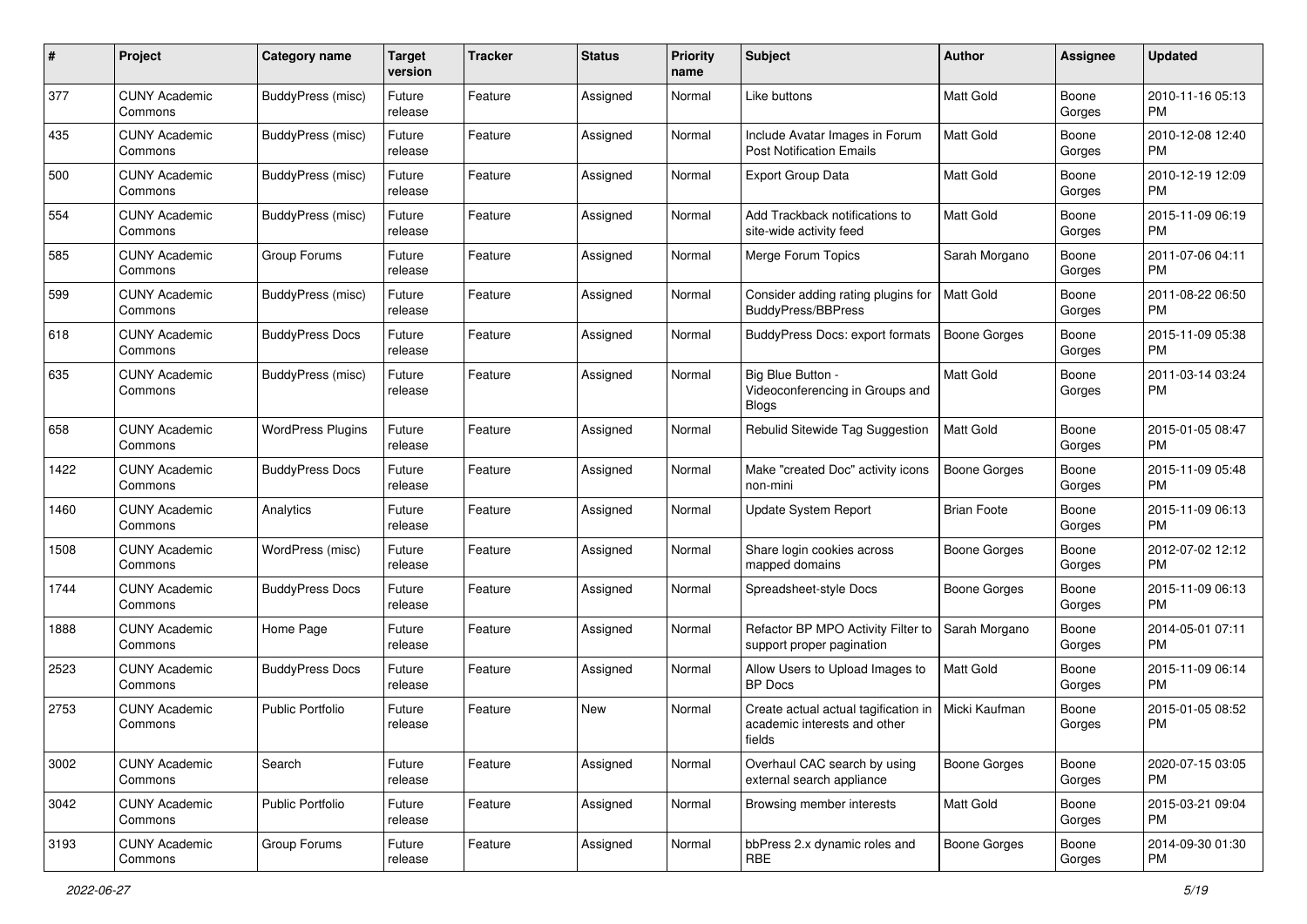| #    | Project                         | <b>Category name</b>    | Target<br>version | Tracker    | <b>Status</b>        | <b>Priority</b><br>name | <b>Subject</b>                                                                            | <b>Author</b>           | <b>Assignee</b> | <b>Updated</b>                |
|------|---------------------------------|-------------------------|-------------------|------------|----------------------|-------------------------|-------------------------------------------------------------------------------------------|-------------------------|-----------------|-------------------------------|
| 3220 | <b>CUNY Academic</b><br>Commons | <b>Public Portfolio</b> | Future<br>release | Feature    | Assigned             | Normal                  | Add indent/outdent option to<br>Formatting Buttons on Profile<br>Page                     | <b>Matt Gold</b>        | Boone<br>Gorges | 2014-05-21 10:39<br>РM        |
| 3308 | <b>CUNY Academic</b><br>Commons | Group Invitations       | Future<br>release | Feature    | Assigned             | Normal                  | Allow members to rescind group<br>invitations                                             | Matt Gold               | Boone<br>Gorges | 2015-04-01 08:53<br><b>PM</b> |
| 3419 | <b>CUNY Academic</b><br>Commons | Group Invitations       | 1.6.14            | <b>Bug</b> | Testing<br>Required  | Normal                  | Neatening the display of<br>messages on group requests                                    | Matt Gold               | Boone<br>Gorges | 2014-09-01 09:29<br><b>PM</b> |
| 3475 | <b>CUNY Academic</b><br>Commons | Events                  | Future<br>release | Feature    | Assigned             | Normal                  | Request to add plugin to<br>streamline room<br>booking/appointment booking                | Naomi Barrettara        | Boone<br>Gorges | 2014-12-01 05:14<br><b>PM</b> |
| 3580 | <b>CUNY Academic</b><br>Commons | Group Blogs             | Future<br>release | Feature    | New                  | Normal                  | Multiple blogs per group                                                                  | <b>Boone Gorges</b>     | Boone<br>Gorges | 2018-02-20 02:02<br><b>PM</b> |
| 3759 | <b>CUNY Academic</b><br>Commons | WordPress (misc)        | Future<br>release | Feature    | Assigned             | Normal                  | Review Interface for Adding Users<br>to Blogs                                             | Matt Gold               | Boone<br>Gorges | 2015-03-24 05:52<br><b>PM</b> |
| 3768 | <b>CUNY Academic</b><br>Commons | <b>Public Portfolio</b> | Future<br>release | Feature    | Assigned             | Normal                  | Institutions/Past positions on<br>public portfolios                                       | <b>Matt Gold</b>        | Boone<br>Gorges | 2018-04-23 10:44<br>AM        |
| 4053 | <b>CUNY Academic</b><br>Commons | Events                  | Future<br>release | Feature    | Assigned             | Normal                  | Create new tab for past events                                                            | Matt Gold               | Boone<br>Gorges | 2015-05-12 02:10<br><b>PM</b> |
| 4238 | <b>CUNY Academic</b><br>Commons | Events                  | Future<br>release | Feature    | Assigned             | Normal                  | Copy Events to Other Groups?                                                              | Matt Gold               | Boone<br>Gorges | 2015-07-02 10:08<br>AM        |
| 4481 | <b>CUNY Academic</b><br>Commons | Events                  | Future<br>release | Feature    | New                  | Normal                  | Group admins/mods should have<br>the ability to unlink an event from<br>the group         | <b>Boone Gorges</b>     | Boone<br>Gorges | 2017-04-24 03:53<br><b>PM</b> |
| 4592 | <b>CUNY Academic</b><br>Commons | Events                  | Future<br>release | Design/UX  | New                  | Normal                  | Event Creation - Venue Dropdown<br>Slow                                                   | Samantha Raddatz        | Boone<br>Gorges | 2015-09-14 04:56<br><b>PM</b> |
| 4903 | <b>CUNY Academic</b><br>Commons | Events                  | Future<br>release | Design/UX  | Assigned             | Normal                  | Improving visual appearance of<br>event calendars                                         | Matt Gold               | Boone<br>Gorges | 2016-10-13 11:51<br>AM        |
| 4980 | <b>CUNY Academic</b><br>Commons | Home Page               | Future<br>release | Feature    | Assigned             | Normal                  | CAC Featured Content -- Adding<br>Randomization                                           | Matt Gold               | Boone<br>Gorges | 2016-12-12 03:01<br><b>PM</b> |
| 5182 | <b>CUNY Academic</b><br>Commons | Social Paper            | Future<br>release | Design/UX  | New                  | Normal                  | "Publishing" a private paper on<br>social paper?                                          | Raffi<br>Khatchadourian | Boone<br>Gorges | 2016-10-13 04:12<br><b>PM</b> |
| 5234 | <b>CUNY Academic</b><br>Commons | Membership              | Future<br>release | Feature    | Assigned             | Normal                  | Write Unconfirmed patch for WP                                                            | Boone Gorges            | Boone<br>Gorges | 2016-10-24 11:18<br>AM        |
| 5696 | <b>CUNY Academic</b><br>Commons | Events                  | Future<br>release | Feature    | Assigned             | Normal                  | Events Calendar - display options   Matt Gold<br>calendar aggregation                     |                         | Boone<br>Gorges | 2016-10-13 11:44<br>AM        |
| 6014 | <b>CUNY Academic</b><br>Commons | Publicity               | Future<br>release | Publicity  | Reporter<br>Feedback | Normal                  | Google search listing                                                                     | Matt Gold               | Boone<br>Gorges | 2016-09-21 03:48<br>PM        |
| 7022 | <b>CUNY Academic</b><br>Commons | Announcements           | Future<br>release | Bug        | New                  | Normal                  | Sitewide announcements should<br>be displayed on, and dismissable<br>from, mapped domains | Boone Gorges            | Boone<br>Gorges | 2018-03-22 10:18<br>AM        |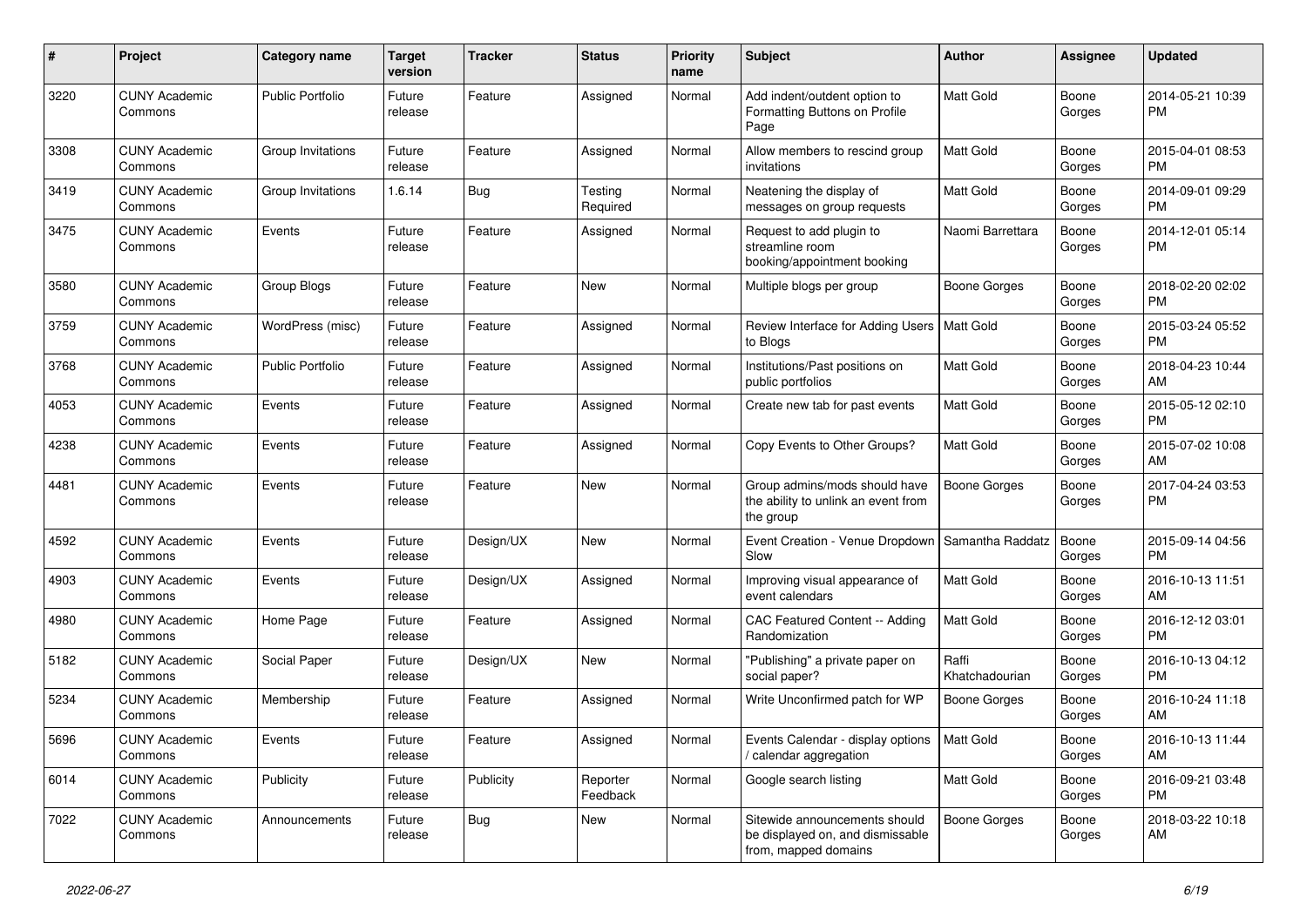| #     | Project                         | <b>Category name</b>       | <b>Target</b><br>version | <b>Tracker</b> | <b>Status</b>        | <b>Priority</b><br>name | Subject                                                                                    | Author              | <b>Assignee</b> | <b>Updated</b>                |
|-------|---------------------------------|----------------------------|--------------------------|----------------|----------------------|-------------------------|--------------------------------------------------------------------------------------------|---------------------|-----------------|-------------------------------|
| 7663  | <b>CUNY Academic</b><br>Commons | Social Paper               | Future<br>release        | <b>Bug</b>     | New                  | Normal                  | Social Paper notifications not<br>formatted correctly on secondary<br>sites                | Boone Gorges        | Boone<br>Gorges | 2018-04-16 03:52<br><b>PM</b> |
| 7981  | <b>CUNY Academic</b><br>Commons | Social Paper               | Future<br>release        | <b>Bug</b>     | <b>New</b>           | Normal                  | Social Paper comments should<br>not go to spam                                             | <b>Luke Waltzer</b> | Boone<br>Gorges | 2018-04-16 03:52<br><b>PM</b> |
| 8756  | <b>CUNY Academic</b><br>Commons | Group Blogs                | Future<br>release        | Feature        | Hold                 | Normal                  | Connect multiple blogs to one<br>group?                                                    | Matt Gold           | Boone<br>Gorges | 2017-09-30 10:42<br>AM        |
| 8835  | <b>CUNY Academic</b><br>Commons | <b>Blogs (BuddyPress)</b>  | Future<br>release        | Feature        | New                  | Normal                  | Extend cuny is shortlinks to sites                                                         | Luke Waltzer        | Boone<br>Gorges | 2022-04-26 11:59<br>AM        |
| 8836  | <b>CUNY Academic</b><br>Commons | <b>Blogs (BuddyPress)</b>  | Future<br>release        | Feature        | Assigned             | Normal                  | Redesign site launch process                                                               | <b>Matt Gold</b>    | Boone<br>Gorges | 2019-10-03 02:49<br><b>PM</b> |
| 8900  | <b>CUNY Academic</b><br>Commons | Accessibility              | Future<br>release        | Feature        | Assigned             | Normal                  | Look into tools to enforce<br>accessibility in WP environment                              | <b>Matt Gold</b>    | Boone<br>Gorges | 2022-04-26 11:59<br>AM        |
| 8901  | <b>CUNY Academic</b><br>Commons | Accessibility              | Future<br>release        | Feature        | Assigned             | Normal                  | Theme analysis for accessibility                                                           | <b>Matt Gold</b>    | Boone<br>Gorges | 2022-04-26 11:59<br>AM        |
| 9207  | <b>CUNY Academic</b><br>Commons |                            | Future<br>release        | Support        | Reporter<br>Feedback | Normal                  | display dashboards made in<br>Tableau?                                                     | Marilyn Weber       | Boone<br>Gorges | 2018-04-10 10:42<br>AM        |
| 9211  | <b>CUNY Academic</b><br>Commons | <b>WordPress Plugins</b>   | Future<br>release        | Support        | Reporter<br>Feedback | Normal                  | Auto-Role Setting in Forum Plugin   Luke Waltzer<br><b>Causing Some Confusion</b>          |                     | Boone<br>Gorges | 2018-03-13 11:44<br>AM        |
| 9289  | <b>CUNY Academic</b><br>Commons | <b>WordPress Plugins</b>   | Future<br>release        | <b>Bug</b>     | Reporter<br>Feedback | Normal                  | <b>Email Users Plugin</b>                                                                  | Laurie Hurson       | Boone<br>Gorges | 2018-10-24 12:34<br><b>PM</b> |
| 9515  | <b>CUNY Academic</b><br>Commons | <b>WordPress Plugins</b>   | Not tracked              | <b>Bug</b>     | Reporter<br>Feedback | Normal                  | Text to Speech plugin - "More<br>Slowly" checkbox not working                              | scott voth          | Boone<br>Gorges | 2018-06-13 02:26<br><b>PM</b> |
| 9895  | <b>CUNY Academic</b><br>Commons | Onboarding                 | Future<br>release        | Feature        | Assigned             | Normal                  | Add "Accept Invitation"<br>link/button/function to Group<br>and/or Site invitation emails? | Luke Waltzer        | Boone<br>Gorges | 2018-06-07 12:42<br><b>PM</b> |
| 9926  | <b>CUNY Academic</b><br>Commons | <b>WordPress Plugins</b>   | Future<br>release        | <b>Bug</b>     | <b>New</b>           | Normal                  | twitter-mentions-as-comments<br>cron jobs can run long                                     | Boone Gorges        | Boone<br>Gorges | 2018-10-24 12:34<br><b>PM</b> |
| 9941  | <b>CUNY Academic</b><br>Commons | Wiki                       | Not tracked              | Support        | Assigned             | Normal                  | Wiki functionality                                                                         | Matt Gold           | Boone<br>Gorges | 2018-06-26 10:57<br>AM        |
| 9947  | <b>CUNY Academic</b><br>Commons | <b>WordPress Plugins</b>   | Future<br>release        | Feature        | Reporter<br>Feedback | Normal                  | Install H5P quiz plugin                                                                    | Matt Gold           | Boone<br>Gorges | 2018-09-11 11:01<br>AM        |
| 9979  | <b>CUNY Academic</b><br>Commons | <b>Email Notifications</b> | Not tracked              | <b>Bug</b>     | Reporter<br>Feedback | Normal                  | Reports of slow email activation<br>emails                                                 | <b>Matt Gold</b>    | Boone<br>Gorges | 2018-08-29 09:40<br>PM        |
| 10040 | <b>CUNY Academic</b><br>Commons | WordPress (misc)           | Not tracked              | Bug            | Reporter<br>Feedback | Normal                  | User doesn't see full list of themes   Matt Gold                                           |                     | Boone<br>Gorges | 2018-07-25 10:12<br>AM        |
| 10226 | <b>CUNY Academic</b><br>Commons | Courses                    | Future<br>release        | Feature        | New                  | Normal                  | Add "My Courses" to drop down<br>list                                                      | scott voth          | Boone<br>Gorges | 2021-11-19 12:42<br><b>PM</b> |
| 10368 | <b>CUNY Academic</b><br>Commons |                            | Future<br>release        | Feature        | Assigned             | Normal                  | Use ORCID data to populate<br>academic profile page                                        | Stephen Francoeur   | Boone<br>Gorges | 2018-09-25 01:53<br><b>PM</b> |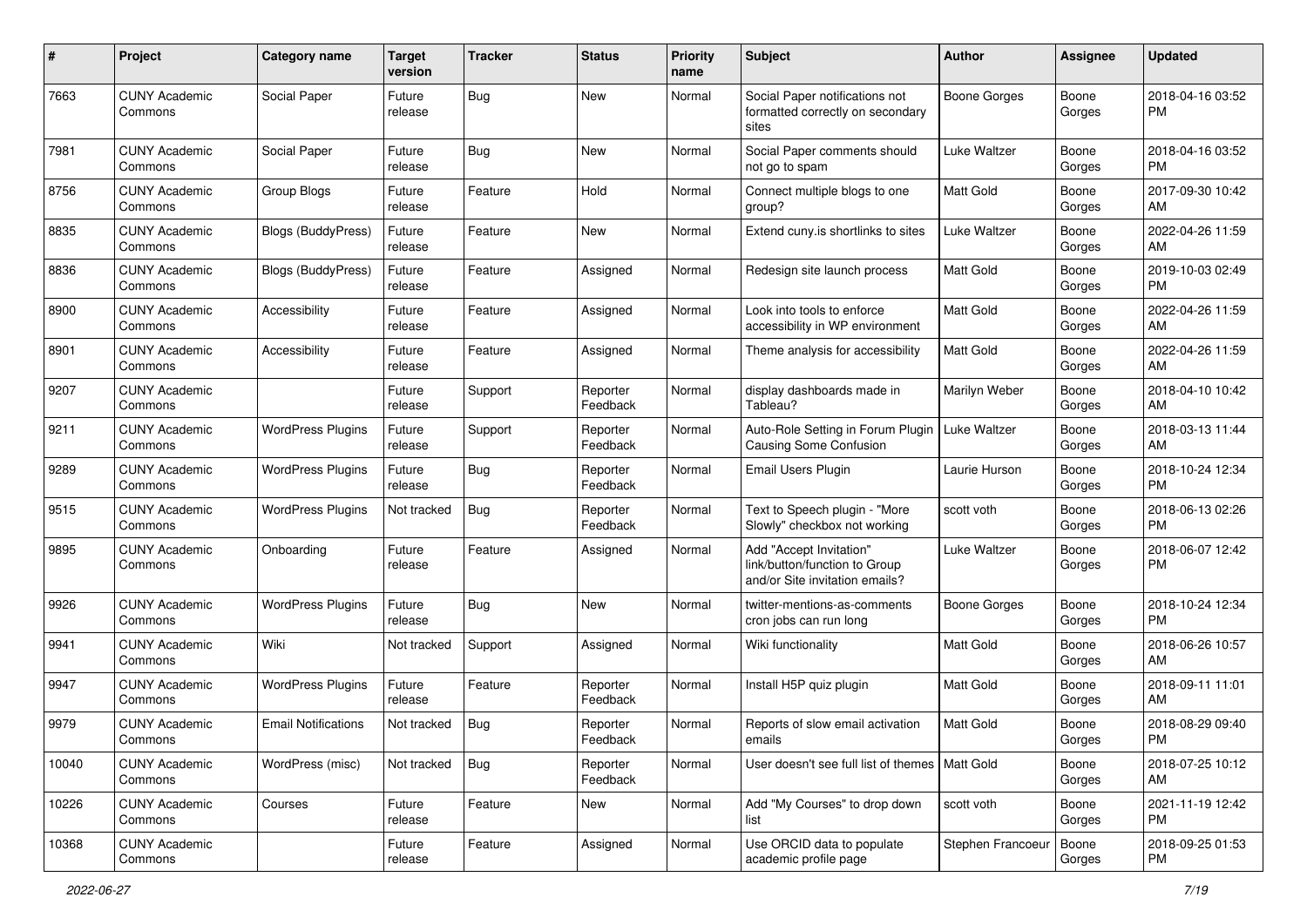| #     | Project                         | <b>Category name</b>       | <b>Target</b><br>version | <b>Tracker</b> | <b>Status</b>        | <b>Priority</b><br>name | <b>Subject</b>                                                                                | <b>Author</b>       | <b>Assignee</b> | <b>Updated</b>                |
|-------|---------------------------------|----------------------------|--------------------------|----------------|----------------------|-------------------------|-----------------------------------------------------------------------------------------------|---------------------|-----------------|-------------------------------|
| 10794 | <b>CUNY Academic</b><br>Commons | Performance                | Not tracked              | Bug            | <b>New</b>           | Normal                  | Memcached connection<br>occasionally breaks                                                   | <b>Boone Gorges</b> | Boone<br>Gorges | 2018-12-06 03:30<br><b>PM</b> |
| 11386 | <b>CUNY Academic</b><br>Commons | WordPress - Media          | Not tracked              | Support        | Reporter<br>Feedback | Normal                  | disappearing images                                                                           | scott voth          | Boone<br>Gorges | 2019-05-14 10:32<br>AM        |
| 11449 | <b>CUNY Academic</b><br>Commons | WordPress - Media          | Not tracked              | Support        | Reporter<br>Feedback | Normal                  | Cloning Media Library for JITP<br>from Staging to Production Site                             | Patrick DeDauw      | Boone<br>Gorges | 2019-05-13 12:00<br><b>PM</b> |
| 11496 | <b>CUNY Academic</b><br>Commons | <b>Public Portfolio</b>    | 1.15.2                   | Support        | <b>New</b>           | Normal                  | Replace Twitter Icon on Member<br>Portfolio page                                              | scott voth          | Boone<br>Gorges | 2019-06-06 01:03<br><b>PM</b> |
| 11531 | <b>CUNY Academic</b><br>Commons | Events                     | Future<br>release        | Feature        | New                  | Normal                  | Main Events calendar should<br>include non-public events that<br>user has access to           | scott voth          | Boone<br>Gorges | 2019-06-11 10:00<br>AM        |
| 11945 | <b>CUNY Academic</b><br>Commons | Reckoning                  | Future<br>release        | Feature        | Reporter<br>Feedback | Normal                  | Add Comments bubble to<br>Reckoning views                                                     | Boone Gorges        | Boone<br>Gorges | 2019-11-12 05:14<br><b>PM</b> |
| 12042 | <b>CUNY Academic</b><br>Commons | <b>Email Notifications</b> | Future<br>release        | Feature        | <b>New</b>           | Normal                  | Improved error logging for BPGES   Boone Gorges<br>send queue                                 |                     | Boone<br>Gorges | 2021-11-19 12:25<br><b>PM</b> |
| 12091 | <b>CUNY Academic</b><br>Commons | <b>Group Files</b>         | Future<br>release        | Feature        | <b>New</b>           | Normal                  | Improved pre-upload file<br>validation for bp-group-documents                                 | <b>Boone Gorges</b> | Boone<br>Gorges | 2019-11-14 01:21<br><b>PM</b> |
| 12121 | <b>CUNY Academic</b><br>Commons | <b>WordPress Plugins</b>   | 2.0.2                    | Feature        | Reporter<br>Feedback | Normal                  | Embedding H5P Iframes on<br><b>Commons Site</b>                                               | Laurie Hurson       | Boone<br>Gorges | 2022-06-14 11:36<br>AM        |
| 12438 | <b>CUNY Academic</b><br>Commons | Courses                    | Not tracked              | <b>Bug</b>     | <b>New</b>           | Normal                  | Site appearing twice                                                                          | Laurie Hurson       | Boone<br>Gorges | 2020-02-18 01:34<br>PM        |
| 12911 | <b>CUNY Academic</b><br>Commons |                            | Not tracked              | Feature        | <b>New</b>           | Normal                  | Block access to xmlrpc.php based<br>on User-Agent                                             | <b>Boone Gorges</b> | Boone<br>Gorges | 2020-06-09 05:12<br>PM        |
| 13370 | <b>CUNY Academic</b><br>Commons | Group Library              | Future<br>release        | Feature        | <b>New</b>           | Normal                  | Library bulk deletion and folder<br>editing                                                   | Colin McDonald      | Boone<br>Gorges | 2020-10-13 10:41<br>AM        |
| 13466 | <b>CUNY Academic</b><br>Commons | Cavalcade                  | Future<br>release        | Feature        | <b>New</b>           | Normal                  | Automated cleanup for duplicate<br>Cavalcade tasks                                            | Boone Gorges        | Boone<br>Gorges | 2020-10-13 05:24<br><b>PM</b> |
| 13835 | <b>CUNY Academic</b><br>Commons | WordPress (misc)           | Future<br>release        | Feature        | <b>New</b>           | Normal                  | Allow OneSearch widget to have<br>'CUNY' as campus                                            | <b>Boone Gorges</b> | Boone<br>Gorges | 2021-11-19 12:39<br><b>PM</b> |
| 13949 | <b>CUNY Academic</b><br>Commons |                            | Not tracked              | <b>Bug</b>     | <b>New</b>           | Normal                  | Continued debugging of runaway<br>MySQL connections                                           | <b>Matt Gold</b>    | Boone<br>Gorges | 2021-09-14 10:42<br>AM        |
| 14113 | <b>CUNY Academic</b><br>Commons | WordPress (misc)           | Future<br>release        | Bug            | Hold                 | Normal                  | Block Editor Not Working on this<br>page - Json error                                         | scott voth          | Boone<br>Gorges | 2021-03-05 11:01<br>AM        |
| 14184 | <b>CUNY Academic</b><br>Commons | <b>Public Portfolio</b>    | Future<br>release        | Feature        | <b>New</b>           | Normal                  | Centralized mechanism for storing<br>Campus affiliations                                      | <b>Boone Gorges</b> | Boone<br>Gorges | 2022-01-04 11:35<br>AM        |
| 14309 | <b>CUNY Academic</b><br>Commons | Group Library              | Future<br>release        | Feature        | <b>New</b>           | Normal                  | Better handling of<br>bp group document file<br>download attempts when file is<br>not present | <b>Boone Gorges</b> | Boone<br>Gorges | 2021-11-19 12:28<br><b>PM</b> |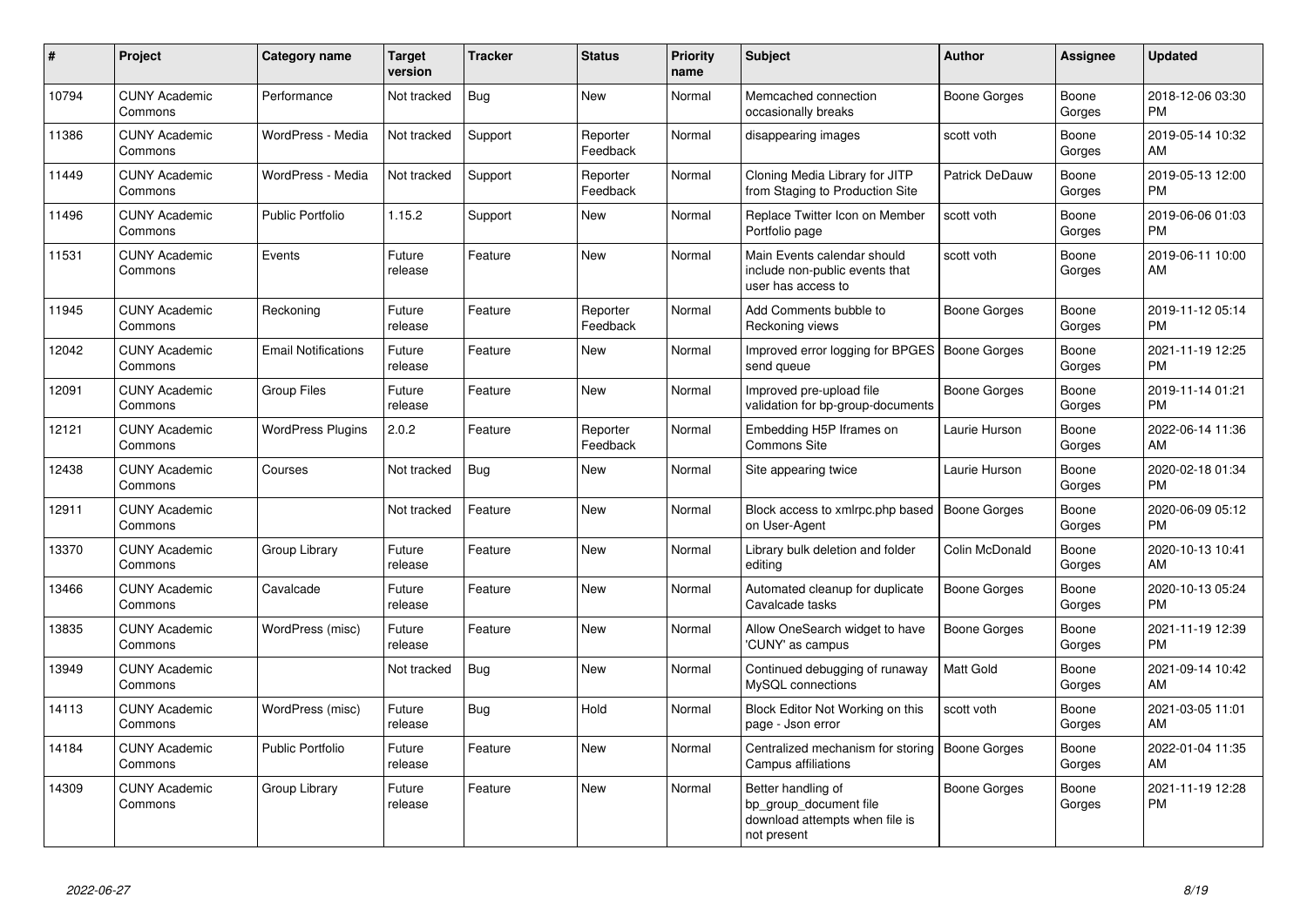| #     | Project                         | <b>Category name</b>       | Target<br>version | <b>Tracker</b> | <b>Status</b>        | <b>Priority</b><br>name | <b>Subject</b>                                                    | <b>Author</b>           | <b>Assignee</b> | <b>Updated</b>                |
|-------|---------------------------------|----------------------------|-------------------|----------------|----------------------|-------------------------|-------------------------------------------------------------------|-------------------------|-----------------|-------------------------------|
| 14483 | <b>CUNY Academic</b><br>Commons | WordPress - Media          | Not tracked       | <b>Bug</b>     | Reporter<br>Feedback | Normal                  | Wordpress PDF Embed Stopped<br>Working after JITP Media Clone     | Patrick DeDauw          | Boone<br>Gorges | 2021-05-20 01:51<br><b>PM</b> |
| 14504 | <b>CUNY Academic</b><br>Commons |                            | Not tracked       | Publicity      | Reporter<br>Feedback | Normal                  | Adding showcases to home page<br>menu                             | Laurie Hurson           | Boone<br>Gorges | 2022-01-19 03:26<br><b>PM</b> |
| 14908 | <b>CUNY Academic</b><br>Commons | Performance                |                   | <b>Bug</b>     | <b>New</b>           | Normal                  | Stale object cache on cdev                                        | Raymond Hoh             | Boone<br>Gorges | 2021-12-07 09:45<br>AM        |
| 14987 | <b>CUNY Academic</b><br>Commons | <b>WordPress Plugins</b>   | Future<br>release | Bug            | <b>New</b>           | Normal                  | Elementor update causes<br>database freeze-up                     | Boone Gorges            | Boone<br>Gorges | 2021-11-29 12:02<br><b>PM</b> |
| 15210 | <b>CUNY Academic</b><br>Commons | Analytics                  | Not tracked       | Design/UX      | <b>New</b>           | Normal                  | Google Analytics improvements                                     | Colin McDonald          | Boone<br>Gorges | 2022-05-24 10:47<br>AM        |
| 15242 | <b>CUNY Academic</b><br>Commons | Performance                | Not tracked       | <b>Bug</b>     | Reporter<br>Feedback | Normal                  | Slugist site                                                      | Raffi<br>Khatchadourian | Boone<br>Gorges | 2022-02-07 11:14<br>AM        |
| 15604 | <b>CUNY Academic</b><br>Commons | <b>Email Notifications</b> | Future<br>release | Feature        | Assigned             | Normal                  | <b>Restructure Commons Group</b><br><b>Digest Email Messages</b>  | Matt Gold               | Boone<br>Gorges | 2022-05-26 10:45<br>AM        |
| 15767 | <b>CUNY Academic</b><br>Commons | WordPress (misc)           |                   | Support        | <b>New</b>           | Normal                  | Site loading slowly                                               | scott voth              | Boone<br>Gorges | 2022-04-04 08:56<br><b>PM</b> |
| 15883 | <b>CUNY Academic</b><br>Commons |                            | 2.1.0             | Feature        | <b>New</b>           | Normal                  | Release BPGES update                                              | Boone Gorges            | Boone<br>Gorges | 2022-05-26 10:39<br>AM        |
| 16092 | <b>CUNY Academic</b><br>Commons |                            | Future<br>release | Feature        | Hold                 | Normal                  | Don't show main site in Site<br>search results                    | Boone Gorges            | Boone<br>Gorges | 2022-05-17 03:12<br><b>PM</b> |
| 16199 | <b>CUNY Academic</b><br>Commons | <b>Directories</b>         | 2.0.2             | <b>Bug</b>     | <b>New</b>           | Normal                  | Removed "Semester" Filter from<br><b>Courses Directory</b>        | Laurie Hurson           | Boone<br>Gorges | 2022-06-14 11:36<br>AM        |
| 58    | <b>CUNY Academic</b><br>Commons | BuddyPress (misc)          | Future<br>release | Feature        | Assigned             | Low                     | Make member search sortable by<br>last name                       | Roberta Brody           | Boone<br>Gorges | 2010-08-26 02:38<br><b>PM</b> |
| 519   | <b>CUNY Academic</b><br>Commons | <b>BuddyPress Docs</b>     | Future<br>release | Feature        | Assigned             | Low                     | TOC for individual docs - for new<br>BP "wiki-like" plugin        | scott voth              | Boone<br>Gorges | 2015-11-09 05:54<br><b>PM</b> |
| 1165  | <b>CUNY Academic</b><br>Commons | <b>Email Invitations</b>   | Future<br>release | Feature        | Assigned             | Low                     | Allow saved lists of invitees under<br>Send Invites               | <b>Boone Gorges</b>     | Boone<br>Gorges | 2015-11-09 06:03<br><b>PM</b> |
| 1166  | <b>CUNY Academic</b><br>Commons | <b>Email Invitations</b>   | Future<br>release | Feature        | <b>New</b>           | Low                     | Better organizational tools for<br>Sent Invites                   | Boone Gorges            | Boone<br>Gorges | 2015-11-09 06:02<br><b>PM</b> |
| 1167  | <b>CUNY Academic</b><br>Commons | <b>Email Invitations</b>   | Future<br>release | Feature        | <b>New</b>           | Low                     | Allow email invitations to be<br>resent                           | Boone Gorges            | Boone<br>Gorges | 2015-11-12 12:53<br>AM        |
| 1417  | <b>CUNY Academic</b><br>Commons | <b>BuddyPress Docs</b>     | Future<br>release | Feature        | Assigned             | Low                     | Bulk actions for BuddyPress Docs                                  | Boone Gorges            | Boone<br>Gorges | 2016-10-17 10:41<br><b>PM</b> |
| 1562  | <b>CUNY Academic</b><br>Commons | <b>WordPress Plugins</b>   | Future<br>release | Feature        | Assigned             | Low                     | Play with NYT Collaborative<br><b>Authoring Tool</b>              | <b>Matt Gold</b>        | Boone<br>Gorges | 2015-01-05 08:47<br><b>PM</b> |
| 2013  | <b>CUNY Academic</b><br>Commons | <b>Public Portfolio</b>    | Future<br>release | Feature        | Assigned             | Low                     | Have Profile Privacy Options<br>show up only for filled-in fields | <b>Matt Gold</b>        | Boone<br>Gorges | 2015-11-09 06:09<br><b>PM</b> |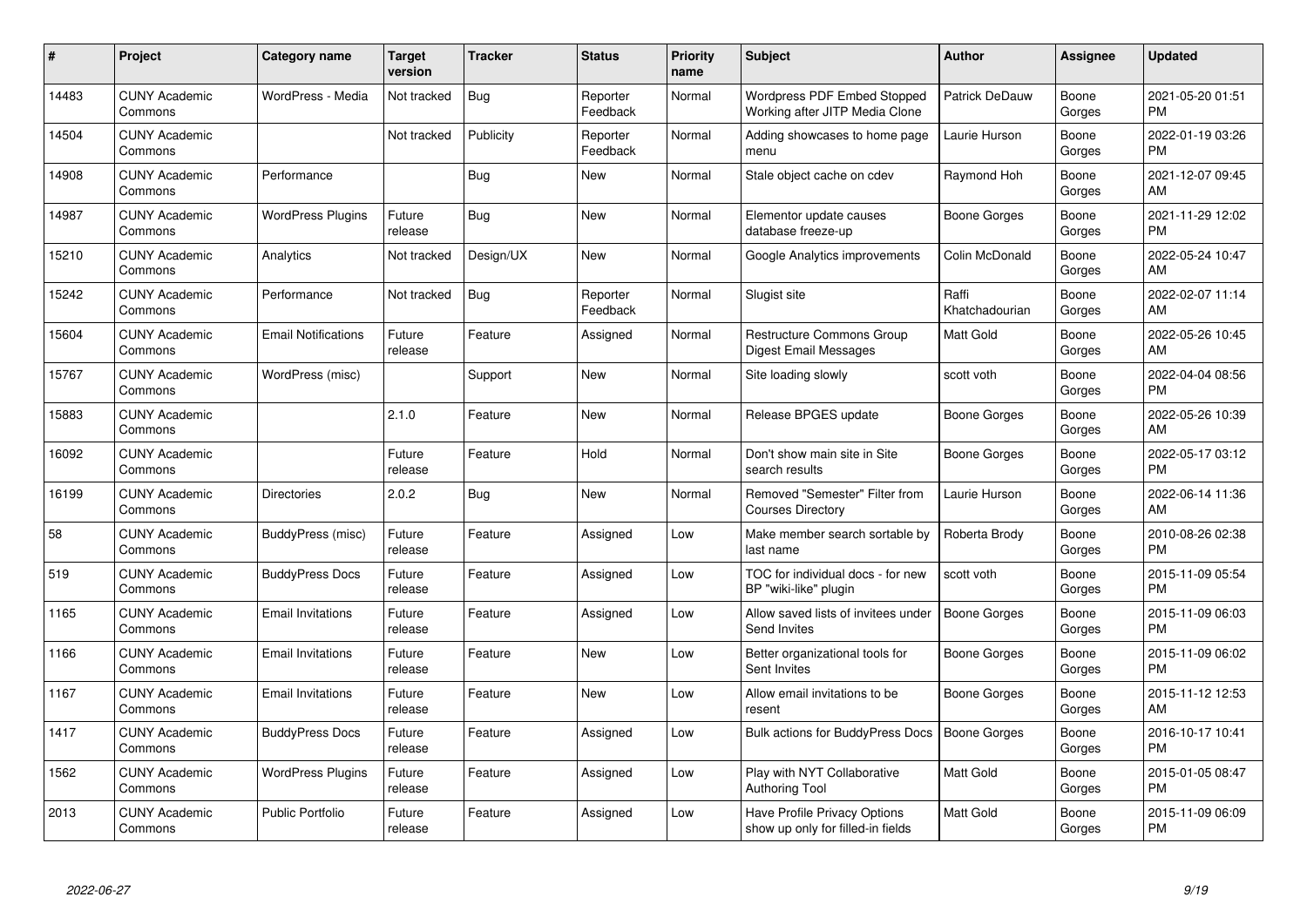| #    | Project                         | <b>Category name</b>     | <b>Target</b><br>version | <b>Tracker</b> | <b>Status</b>        | <b>Priority</b><br>name | Subject                                                                                                       | Author              | <b>Assignee</b> | <b>Updated</b>                |
|------|---------------------------------|--------------------------|--------------------------|----------------|----------------------|-------------------------|---------------------------------------------------------------------------------------------------------------|---------------------|-----------------|-------------------------------|
| 2223 | <b>CUNY Academic</b><br>Commons | <b>WordPress Plugins</b> | Future<br>release        | Feature        | Assigned             | Low                     | Add Participad to the CUNY<br><b>Academic Commons</b>                                                         | <b>Matt Gold</b>    | Boone<br>Gorges | 2014-09-17 10:03<br><b>PM</b> |
| 2325 | <b>CUNY Academic</b><br>Commons | BuddyPress (misc)        | Future<br>release        | Feature        | Assigned             | Low                     | Profile should have separate<br>fields for first/last names                                                   | local admin         | Boone<br>Gorges | 2015-11-09 06:09<br><b>PM</b> |
| 2610 | <b>CUNY Academic</b><br>Commons | Group Invitations        | Future<br>release        | Feature        | Assigned             | Low                     | Request: Custom invitation<br>message to group invites                                                        | local admin         | Boone<br>Gorges | 2015-11-09 06:13<br><b>PM</b> |
| 3048 | <b>CUNY Academic</b><br>Commons | Public Portfolio         | Future<br>release        | Feature        | New                  | Low                     | Images for rich text profile fields                                                                           | Boone Gorges        | Boone<br>Gorges | 2014-02-19 12:56<br><b>PM</b> |
| 3080 | <b>CUNY Academic</b><br>Commons | <b>Group Files</b>       | Future<br>release        | Feature        | Assigned             | Low                     | Create a system to keep track of<br>file changes                                                              | <b>Matt Gold</b>    | Boone<br>Gorges | 2014-02-26 10:04<br><b>PM</b> |
| 3615 | <b>CUNY Academic</b><br>Commons | Redmine                  | Not tracked              | Feature        | New                  | Low                     | Create Redmine issues via email                                                                               | Dominic Giglio      | Boone<br>Gorges | 2017-11-16 11:36<br>AM        |
| 5052 | <b>CUNY Academic</b><br>Commons | Social Paper             | Future<br>release        | Feature        | <b>New</b>           | Low                     | Sentence by sentence or line by<br>line comments (SP suggestion #3)                                           | Marilyn Weber       | Boone<br>Gorges | 2016-02-11 10:24<br><b>PM</b> |
| 6389 | <b>CUNY Academic</b><br>Commons | <b>BuddyPress Docs</b>   | Future<br>release        | Feature        | <b>New</b>           | Low                     | Make Discussion Area Visible<br>When Editing a Doc                                                            | Luke Waltzer        | Boone<br>Gorges | 2016-10-21 04:16<br><b>PM</b> |
| 8675 | <b>CUNY Academic</b><br>Commons | <b>User Onboarding</b>   | Future<br>release        | <b>Bug</b>     | Reporter<br>Feedback | Low                     | Add new User search screen calls   Paul Hebert<br>for the input of email address but<br>doesn't work with one |                     | Boone<br>Gorges | 2017-10-11 11:17<br>AM        |
| 365  | <b>CUNY Academic</b><br>Commons | WordPress (misc)         | Future<br>release        | Feature        | Assigned             | Normal                  | <b>Create Mouseover Tooltips</b><br>throughout Site                                                           | <b>Matt Gold</b>    | Chris Stein     | 2015-11-09 06:18<br><b>PM</b> |
| 860  | <b>CUNY Academic</b><br>Commons | Design                   | Future<br>release        | Design/UX      | Assigned             | Normal                  | <b>Standardize Button Treatment</b><br>Across the Commons                                                     | <b>Chris Stein</b>  | Chris Stein     | 2014-05-01 09:45<br>AM        |
| 1544 | <b>CUNY Academic</b><br>Commons | Groups (misc)            | Future<br>release        | Feature        | Reporter<br>Feedback | Normal                  | Group Filtering and Sorting                                                                                   | Matt Gold           | Chris Stein     | 2019-03-01 02:25<br><b>PM</b> |
| 2754 | <b>CUNY Academic</b><br>Commons | Design                   | Future<br>release        | Feature        | Assigned             | Normal                  | Determine strategy for CAC logo<br>handling in top header                                                     | Micki Kaufman       | Chris Stein     | 2015-01-05 08:53<br><b>PM</b> |
| 2832 | <b>CUNY Academic</b><br>Commons | <b>Public Portfolio</b>  | Future<br>release        | Feature        | Assigned             | Normal                  | Improve interface for (not)<br>auto-linking profile fields                                                    | <b>Boone Gorges</b> | Chris Stein     | 2015-01-05 08:52<br><b>PM</b> |
| 2881 | <b>CUNY Academic</b><br>Commons | <b>Public Portfolio</b>  | Future<br>release        | Feature        | Assigned             | Normal                  | Redesign the UX for Profiles                                                                                  | Chris Stein         | Chris Stein     | 2016-10-13 12:45<br><b>PM</b> |
| 3059 | <b>CUNY Academic</b><br>Commons | Group Forums             | Future<br>release        | Design/UX      | New                  | Normal                  | Forum Post Permissable Content<br><b>Explanatory Text</b>                                                     | <b>Chris Stein</b>  | Chris Stein     | 2015-04-02 11:27<br>AM        |
| 3330 | <b>CUNY Academic</b><br>Commons | My Commons               | Future<br>release        | Feature        | Assigned             | Normal                  | "Commons Information" tool                                                                                    | <b>Boone Gorges</b> | Chris Stein     | 2014-09-22 08:46<br>PM        |
| 3770 | <b>CUNY Academic</b><br>Commons | Public Portfolio         | Future<br>release        | Feature        | Assigned             | Normal                  | Improve Layout/Formatting of<br>Positions Area on Public<br>Portfolios                                        | Matt Gold           | Chris Stein     | 2015-04-01 09:17<br>PM        |
| 5827 | <b>CUNY Academic</b><br>Commons | Public Portfolio         | Future<br>release        | <b>Bug</b>     | Assigned             | Normal                  | Academic Interests square<br>bracket links not working                                                        | scott voth          | Chris Stein     | 2016-08-11 11:59<br>PM        |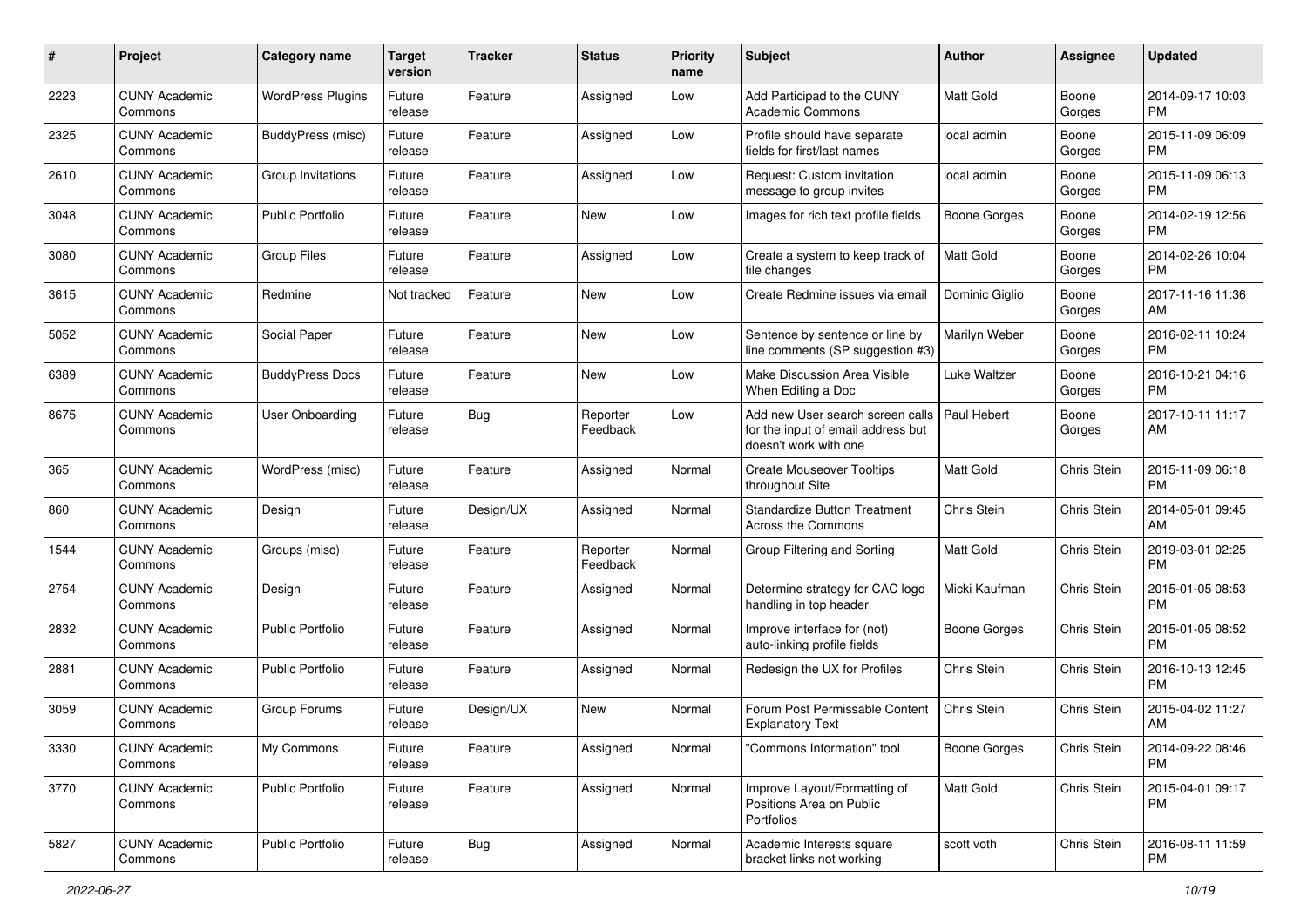| #     | <b>Project</b>                  | Category name                  | Target<br>version | <b>Tracker</b> | <b>Status</b>        | <b>Priority</b><br>name | <b>Subject</b>                                                               | <b>Author</b>    | Assignee            | <b>Updated</b>                |
|-------|---------------------------------|--------------------------------|-------------------|----------------|----------------------|-------------------------|------------------------------------------------------------------------------|------------------|---------------------|-------------------------------|
| 9028  | <b>CUNY Academic</b><br>Commons | Onboarding                     | Future<br>release | Feature        | Assigned             | Normal                  | suggest groups to new members<br>during the registration process             | <b>Matt Gold</b> | Chris Stein         | 2018-10-24 12:34<br><b>PM</b> |
| 10354 | <b>CUNY Academic</b><br>Commons | <b>Public Portfolio</b>        | Future<br>release | Feature        | <b>New</b>           | Normal                  | Opt out of Having a Profile Page                                             | scott voth       | Chris Stein         | 2020-05-12 10:43<br>AM        |
| 3354  | <b>CUNY Academic</b><br>Commons | <b>Group Files</b>             | Future<br>release | Feature        | Assigned             | Low                     | Allow Group Download of Multiple<br><b>Selected Files</b>                    | <b>Matt Gold</b> | Chris Stein         | 2014-08-01 08:50<br>AM        |
| 8078  | <b>CUNY Academic</b><br>Commons | <b>WordPress Plugins</b>       | Future<br>release | System Upgrade | Assigned             | Normal                  | <b>CommentPress Updates</b>                                                  | Margaret Galvan  | Christian<br>Wach   | 2017-05-08 03:49<br><b>PM</b> |
| 13199 | <b>CUNY Academic</b><br>Commons | Group Forums                   | Future<br>release | Feature        | New                  | Normal                  | Favoring Groups over bbPress<br>plugin                                       | Colin McDonald   | Colin<br>McDonald   | 2021-11-19 12:28<br><b>PM</b> |
| 4438  | <b>CUNY Academic</b><br>Commons | Events                         | Future<br>release | Bug            | Assigned             | Normal                  | Events Calendar - Export<br><b>Recurring Events</b>                          | scott voth       | Daniel Jones        | 2016-05-23 04:25<br><b>PM</b> |
| 5268  | <b>CUNY Academic</b><br>Commons | Group Forums                   | Future<br>release | <b>Bug</b>     | Assigned             | Normal                  | Long-time to post to multiple<br>groups                                      | Luke Waltzer     | Daniel Jones        | 2016-09-07 06:31<br><b>PM</b> |
| 412   | <b>CUNY Academic</b><br>Commons | <b>WordPress Themes</b>        | Future<br>release | Feature        | Assigned             | Normal                  | <b>Featured Themes</b>                                                       | <b>Matt Gold</b> | Dominic<br>Giglio   | 2015-01-05 08:44<br>PM        |
| 2167  | <b>CUNY Academic</b><br>Commons | WordPress (misc)               | Future<br>release | <b>Bug</b>     | Assigned             | Normal                  | <b>CAC-Livestream Plugin Issues</b>                                          | Michael Smith    | Dominic<br>Giglio   | 2015-01-02 03:06<br><b>PM</b> |
| 940   | <b>CUNY Academic</b><br>Commons | Redmine                        | Future<br>release | Feature        | Assigned             | Low                     | Communication with users after<br>releases                                   | <b>Matt Gold</b> | Dominic<br>Giglio   | 2012-09-09 04:36<br><b>PM</b> |
| 1983  | <b>CUNY Academic</b><br>Commons | Home Page                      | Future<br>release | Feature        | Assigned             | Low                     | Media Library integration with<br>Featured Content plugin                    | Boone Gorges     | Dominic<br>Giglio   | 2014-03-17 10:34<br>AM        |
| 9835  | <b>CUNY Academic</b><br>Commons | Group Forums                   | Future<br>release | <b>Bug</b>     | Assigned             | Normal                  | add a "like" function?                                                       | Marilyn Weber    | <b>Erik Trainer</b> | 2018-06-05 01:49<br><b>PM</b> |
| 13331 | <b>CUNY Academic</b><br>Commons | Site cloning                   | Future<br>release | Bug            | New                  | Normal                  | Combine Site Template and<br>Clone operations                                | Boone Gorges     | Jeremy Felt         | 2021-11-19 12:39<br><b>PM</b> |
| 13891 | <b>CUNY Academic</b><br>Commons | Internal Tools and<br>Workflow | 2.1.0             | Feature        | <b>New</b>           | Normal                  | Migrate automated linting to<br>GitHub Actions                               | Boone Gorges     | Jeremy Felt         | 2022-05-26 10:45<br>AM        |
| 15194 | <b>CUNY Academic</b><br>Commons | Internal Tools and<br>Workflow | 2.1.0             | Feature        | <b>New</b>           | Normal                  | PHPCS sniff for un-restored<br>switch to blog() calls                        | Boone Gorges     | Jeremy Felt         | 2022-05-26 10:45<br>AM        |
| 8666  | <b>CUNY Academic</b><br>Commons | Teaching                       | Not tracked       | Documentation  | Assigned             | Normal                  | Create Teaching on the<br>Commons Resource Page                              | Matt Gold        | Laurie Hurson       | 2019-09-23 03:16<br><b>PM</b> |
| 11517 | <b>CUNY Academic</b><br>Commons |                                | Not tracked       | Feature        | Assigned             | Normal                  | wp-accessibility plugin should not<br>strip 'target=" blank" by default      | Boone Gorges     | Laurie Hurson       | 2019-09-24 09:57<br>AM        |
| 11879 | <b>CUNY Academic</b><br>Commons |                                | Not tracked       | Bug            | <b>New</b>           | Normal                  | Hypothesis comments appearing<br>on multiple, different pdfs across<br>blogs | Laurie Hurson    | Laurie Hurson       | 2019-09-19 02:39<br><b>PM</b> |
| 12446 | <b>CUNY Academic</b><br>Commons | Groups (misc)                  | Future<br>release | Feature        | Reporter<br>Feedback | Normal                  | Toggle default site to group forum<br>posting                                | Laurie Hurson    | Laurie Hurson       | 2020-03-10 11:57<br>AM        |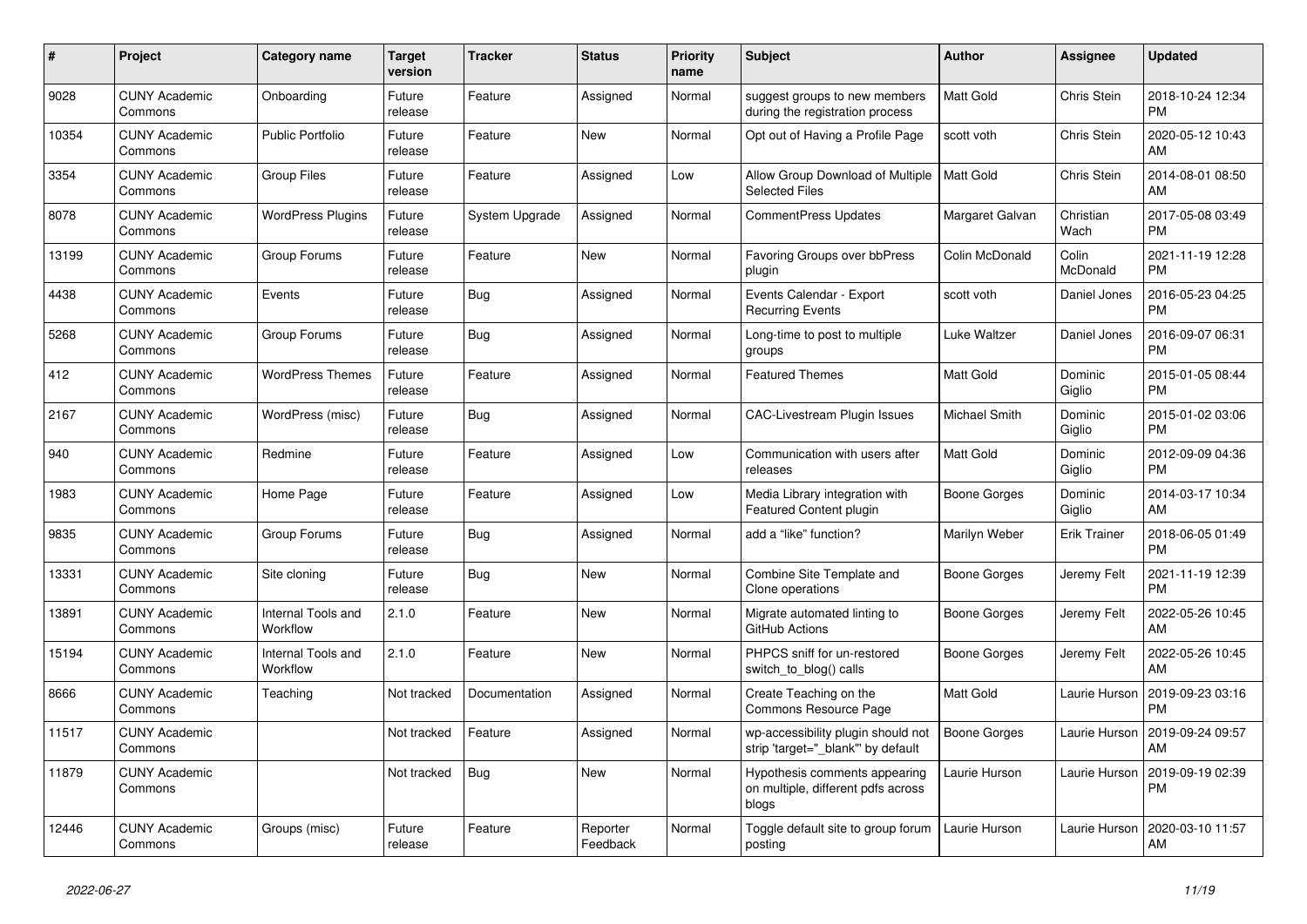| #     | <b>Project</b>                  | Category name             | <b>Target</b><br>version | <b>Tracker</b> | <b>Status</b> | <b>Priority</b><br>name | <b>Subject</b>                                                                        | <b>Author</b>           | <b>Assignee</b>    | <b>Updated</b>                |
|-------|---------------------------------|---------------------------|--------------------------|----------------|---------------|-------------------------|---------------------------------------------------------------------------------------|-------------------------|--------------------|-------------------------------|
| 14475 | <b>CUNY Academic</b><br>Commons |                           | Not tracked              | Publicity      | <b>New</b>    | Normal                  | OER Showcase Page                                                                     | Laurie Hurson           | Laurie Hurson      | 2021-09-14 10:46<br>AM        |
| 2666  | <b>CUNY Academic</b><br>Commons | About page                | Not tracked              | Documentation  | Assigned      | Normal                  | Update About Text                                                                     | <b>Chris Stein</b>      | Luke Waltzer       | 2016-03-04 11:19<br>AM        |
| 5955  | <b>CUNY Academic</b><br>Commons | Outreach                  | Future<br>release        | Feature        | Assigned      | Normal                  | Create auto-newsletter for<br>commons members                                         | Matt Gold               | Luke Waltzer       | 2016-08-30 10:34<br>AM        |
| 6078  | <b>CUNY Academic</b><br>Commons | <b>Blogs (BuddyPress)</b> | Future<br>release        | Feature        | <b>New</b>    | Normal                  | <b>Explore Adding Network Blog</b><br>Metadata Plugin                                 | Luke Waltzer            | Luke Waltzer       | 2016-10-11 10:29<br><b>PM</b> |
| 6298  | <b>CUNY Academic</b><br>Commons | User Experience           | Not tracked              | Design/UX      | Assigned      | Normal                  | Examine data from survey                                                              | Matt Gold               | Margaret<br>Galvan | 2016-10-14 12:16<br><b>PM</b> |
| 7828  | <b>CUNY Academic</b><br>Commons |                           | Not tracked              | Feature        | Assigned      | Normal                  | Theme Assessment 2017                                                                 | Margaret Galvan         | Margaret<br>Galvan | 2017-05-02 10:41<br><b>PM</b> |
| 8211  | <b>CUNY Academic</b><br>Commons | <b>WordPress Themes</b>   | Future<br>release        | Feature        | <b>New</b>    | Normal                  | Theme Suggestions: Material<br>Design-Inspired Themes                                 | Margaret Galvan         | Margaret<br>Galvan | 2017-08-07 02:48<br><b>PM</b> |
| 12392 | <b>CUNY Academic</b><br>Commons | Help/Codex                | Not tracked              | Documentation  | <b>New</b>    | Normal                  | <b>Updates to Common Commons</b><br>Questions on Help Page                            | scott voth              | Margaret<br>Galvan | 2020-02-11 10:53<br>AM        |
| 3509  | <b>CUNY Academic</b><br>Commons | Publicity                 | 1.7                      | Publicity      | <b>New</b>    | Normal                  | Create 1.7 digital signage imagery                                                    | Micki Kaufman           | Marilyn<br>Weber   | 2014-10-01 12:40<br><b>PM</b> |
| 8837  | <b>CUNY Academic</b><br>Commons |                           | Not tracked              | Feature        | Assigned      | Normal                  | Create a form to request info from<br>people requesting premium<br>themes and plugins | <b>Matt Gold</b>        | Marilyn<br>Weber   | 2017-11-14 03:35<br><b>PM</b> |
| 9420  | <b>CUNY Academic</b><br>Commons | cuny.is                   | Not tracked              | Feature        | <b>New</b>    | Normal                  | Request for http://cuny.is/streams                                                    | Raffi<br>Khatchadourian | Marilyn<br>Weber   | 2018-04-02 10:08<br>AM        |
| 12382 | <b>CUNY Academic</b><br>Commons | Membership                | Not tracked              | Support        | New           | Normal                  | Email request change                                                                  | Marilyn Weber           | Marilyn<br>Weber   | 2020-02-06 12:56<br><b>PM</b> |
| 370   | <b>CUNY Academic</b><br>Commons | Registration              | Future<br>release        | Feature        | Assigned      | High                    | <b>Guest Accounts</b>                                                                 | <b>Matt Gold</b>        | Matt Gold          | 2015-04-09 09:33<br><b>PM</b> |
| 2175  | <b>CUNY Academic</b><br>Commons | WordPress (misc)          | Not tracked              | Support        | Assigned      | Normal                  | Subscibe 2 vs. Jetpack<br>subscription options                                        | local admin             | <b>Matt Gold</b>   | 2016-01-26 04:58<br><b>PM</b> |
| 3657  | <b>CUNY Academic</b><br>Commons | WordPress (misc)          | Not tracked              | Feature        | <b>New</b>    | Normal                  | Create alert for GC email<br>addresses                                                | Matt Gold               | <b>Matt Gold</b>   | 2016-04-14 11:29<br><b>PM</b> |
| 3691  | <b>CUNY Academic</b><br>Commons | <b>WordPress Plugins</b>  | Future<br>release        | <b>Bug</b>     | <b>New</b>    | Normal                  | <b>WPMU Domain Mapping</b><br>Debugging on cdev                                       | Raymond Hoh             | Matt Gold          | 2014-12-12 09:04<br>AM        |
| 4225  | <b>CUNY Academic</b><br>Commons | DiRT Integration          | Future<br>release        | Design/UX      | <b>New</b>    | Normal                  | Add information to DIRT page (in<br>Create a Group)                                   | Samantha Raddatz        | Matt Gold          | 2015-06-26 03:14<br><b>PM</b> |
| 4972  | <b>CUNY Academic</b><br>Commons | Analytics                 | Not tracked              | Bug            | <b>New</b>    | Normal                  | <b>Newsletter Analytics</b>                                                           | Stephen Real            | <b>Matt Gold</b>   | 2015-12-09 12:54<br><b>PM</b> |
| 8607  | <b>CUNY Academic</b><br>Commons |                           | Not tracked              | Support        | <b>New</b>    | Normal                  | Paypal?                                                                               | Marilyn Weber           | Matt Gold          | 2018-05-15 01:37<br><b>PM</b> |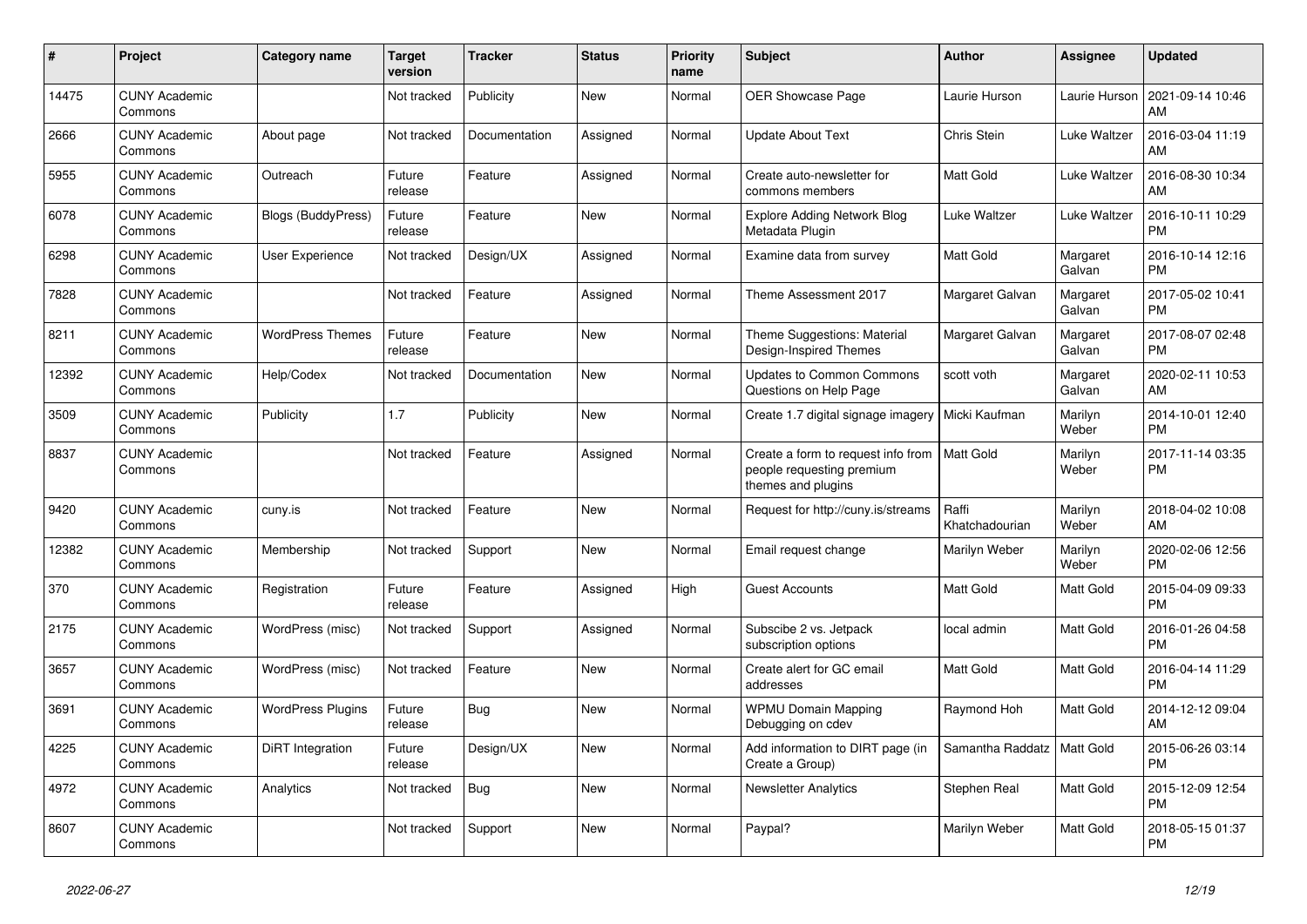| #     | <b>Project</b>                  | Category name            | <b>Target</b><br>version | <b>Tracker</b> | <b>Status</b>        | <b>Priority</b><br>name | <b>Subject</b>                                                                       | <b>Author</b>           | <b>Assignee</b>       | <b>Updated</b>                |
|-------|---------------------------------|--------------------------|--------------------------|----------------|----------------------|-------------------------|--------------------------------------------------------------------------------------|-------------------------|-----------------------|-------------------------------|
| 8898  | <b>CUNY Academic</b><br>Commons | Social Paper             | Not tracked              | Feature        | Assigned             | Normal                  | Usage data on docs and social<br>paper                                               | <b>Matt Gold</b>        | <b>Matt Gold</b>      | 2017-11-16 11:32<br>AM        |
| 9015  | <b>CUNY Academic</b><br>Commons | Groups (misc)            | Not tracked              | Outreach       | Assigned             | Normal                  | Email group admins the email<br>addresses of their groups                            | <b>Matt Gold</b>        | <b>Matt Gold</b>      | 2018-01-02 09:54<br>AM        |
| 10839 | <b>CUNY Academic</b><br>Commons | About page               | Not tracked              | Support        | New                  | Normal                  | <b>Mission Statement Needs</b><br>Revision                                           | scott voth              | Matt Gold             | 2018-12-26 10:58<br>AM        |
| 11493 | <b>CUNY Academic</b><br>Commons | Domain Mapping           | Not tracked              | Support        | Reporter<br>Feedback | Normal                  | Domain Mapping Request - Talia<br>Schaffer                                           | scott voth              | <b>Matt Gold</b>      | 2019-08-06 08:39<br>AM        |
| 11545 | <b>CUNY Academic</b><br>Commons | <b>WordPress Plugins</b> | Not tracked              | Support        | <b>New</b>           | Normal                  | <b>Twitter searches in WordPress</b>                                                 | Gina Cherry             | <b>Matt Gold</b>      | 2019-09-23 01:03<br><b>PM</b> |
| 12484 | <b>CUNY Academic</b><br>Commons |                          | Not tracked              | Support        | Reporter<br>Feedback | Normal                  | Sign up Code for COIL Course<br>starting in March                                    | Laurie Hurson           | Matt Gold             | 2020-03-02 02:26<br><b>PM</b> |
| 8498  | <b>CUNY Academic</b><br>Commons | <b>WordPress Plugins</b> | Future<br>release        | Feature        | <b>New</b>           | Low                     | <b>Gravity Forms Email Users</b>                                                     | Raffi<br>Khatchadourian | <b>Matt Gold</b>      | 2017-10-13 12:58<br><b>PM</b> |
| 8902  | <b>CUNY Academic</b><br>Commons | Design                   | Not tracked              | Feature        | Assigned             | Normal                  | Report back on research on<br><b>BuddyPress themes</b>                               | <b>Matt Gold</b>        | <b>Michael Smith</b>  | 2017-11-10 12:31<br><b>PM</b> |
| 3506  | <b>CUNY Academic</b><br>Commons | Publicity                | 1.7                      | Publicity      | <b>New</b>           | Normal                  | Prepare 1.7 email messaging                                                          | Micki Kaufman           | Micki<br>Kaufman      | 2014-10-01 12:36<br><b>PM</b> |
| 7624  | <b>CUNY Academic</b><br>Commons | BuddyPress (misc)        | Future<br>release        | Design/UX      | <b>New</b>           | Normal                  | <b>BP</b> Notifications                                                              | Luke Waltzer            | Paige Dupont          | 2017-02-08 10:43<br><b>PM</b> |
| 6392  | <b>CUNY Academic</b><br>Commons | Group Forums             | Future<br>release        | Design/UX      | Assigned             | Low                     | <b>Composition/Preview Panes in</b><br>Forum Posts                                   | Luke Waltzer            | Paige Dupont          | 2016-10-21 04:26<br><b>PM</b> |
| 11393 | <b>CUNY Academic</b><br>Commons |                          | Not tracked              | Publicity      | New                  | Normal                  | After 1.15 release, ceate a hero<br>slide and post about adding a site<br>to a group | scott voth              | Patrick<br>Sweeney    | 2019-05-14 10:32<br>AM        |
| 5691  | <b>CUNY Academic</b><br>Commons | Blogs (BuddyPress)       | Future<br>release        | <b>Bug</b>     | Assigned             | High                    | Differing numbers on Sites display                                                   | <b>Matt Gold</b>        | Raymond<br><b>Hoh</b> | 2016-06-13 01:37<br><b>PM</b> |
| 6644  | <b>CUNY Academic</b><br>Commons |                          | Not tracked              | <b>Bug</b>     | Reporter<br>Feedback | High                    | White Screen at Login Pge                                                            | Luke Waltzer            | Raymond<br>Hoh        | 2016-11-21 10:34<br><b>PM</b> |
| 13457 | <b>CUNY Academic</b><br>Commons | Group Forums             | 2.0.2                    | Bug            | <b>New</b>           | High                    | Forum post not sending<br>notifications                                              | Filipa Calado           | Raymond<br>Hoh        | 2022-06-14 11:36<br>AM        |
| 3192  | <b>CUNY Academic</b><br>Commons | Group Forums             | Future<br>release        | Feature        | Assigned             | Normal                  | Customizable forum views for<br>bbPress 2.x group forums                             | Boone Gorges            | Raymond<br><b>Hoh</b> | 2015-11-09 12:47<br><b>PM</b> |
| 3369  | <b>CUNY Academic</b><br>Commons | Reply By Email           | Not tracked              | Outreach       | Hold                 | Normal                  | Release reply by email to WP<br>plugin directory                                     | Matt Gold               | Raymond<br>Hoh        | 2016-03-01 12:46<br><b>PM</b> |
| 3492  | <b>CUNY Academic</b><br>Commons | <b>WordPress Themes</b>  | Future<br>release        | Support        | Assigned             | Normal                  | Add CBOX theme to the<br>Commons                                                     | scott voth              | Raymond<br><b>Hoh</b> | 2014-10-08 05:55<br><b>PM</b> |
| 3517  | <b>CUNY Academic</b><br>Commons | My Commons               | Future<br>release        | Feature        | Assigned             | Normal                  | Mute/Unmute My Commons<br>updates                                                    | Matt Gold               | Raymond<br>Hoh        | 2015-11-09 01:19<br><b>PM</b> |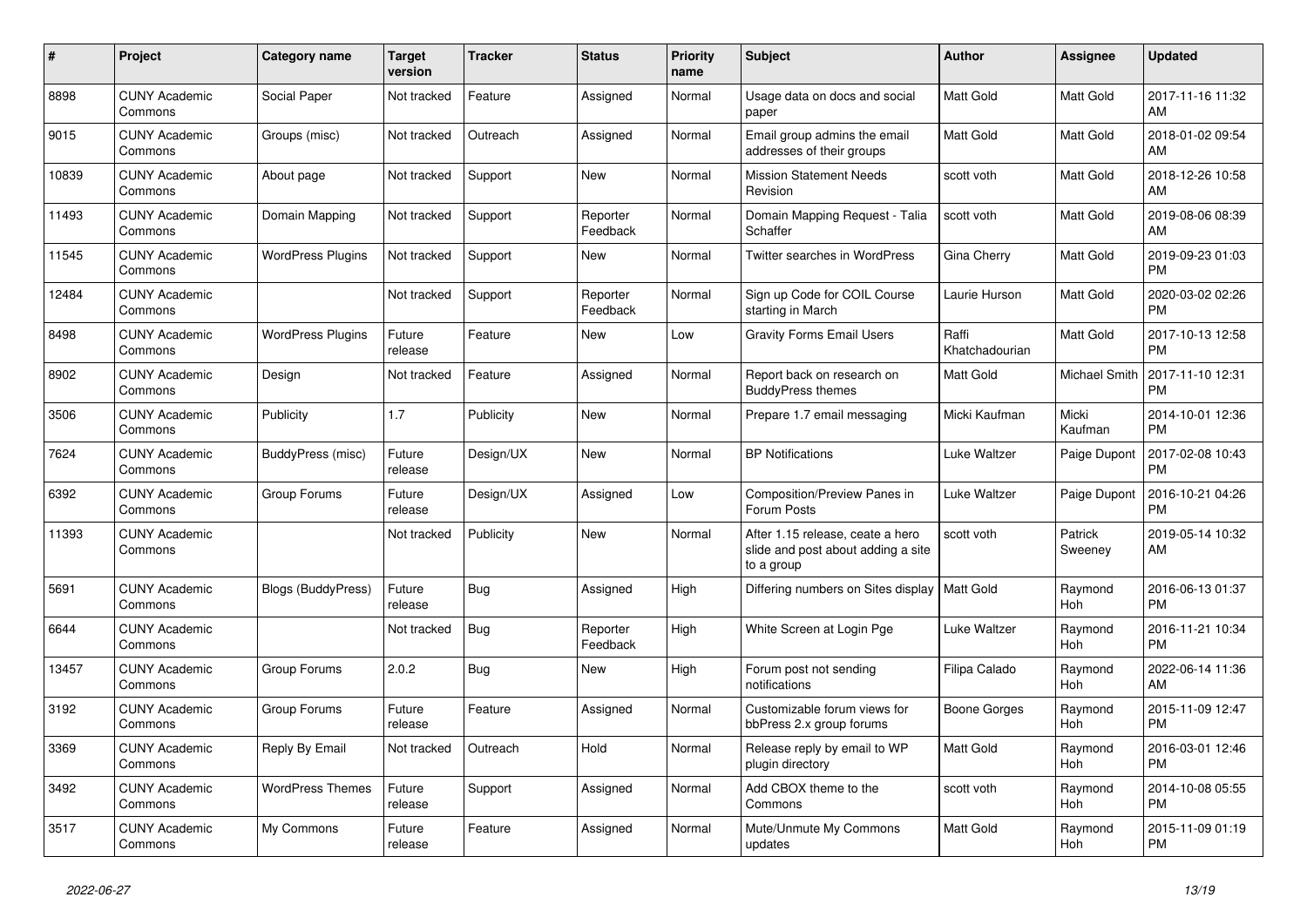| #     | <b>Project</b>                  | <b>Category name</b>     | Target<br>version | Tracker    | <b>Status</b>        | <b>Priority</b><br>name | <b>Subject</b>                                                     | <b>Author</b>           | Assignee              | <b>Updated</b>                |
|-------|---------------------------------|--------------------------|-------------------|------------|----------------------|-------------------------|--------------------------------------------------------------------|-------------------------|-----------------------|-------------------------------|
| 3536  | <b>CUNY Academic</b><br>Commons | My Commons               | Future<br>release | Feature    | Assigned             | Normal                  | Infinite Scroll on My Commons<br>page                              | <b>Matt Gold</b>        | Raymond<br><b>Hoh</b> | 2015-04-13 04:42<br><b>PM</b> |
| 3577  | <b>CUNY Academic</b><br>Commons | My Commons               | Future<br>release | Design/UX  | Assigned             | Normal                  | Replies to items in My Commons                                     | <b>Matt Gold</b>        | Raymond<br>Hoh        | 2015-04-09 05:19<br><b>PM</b> |
| 3662  | <b>CUNY Academic</b><br>Commons | <b>SEO</b>               | Future<br>release | Feature    | Assigned             | Normal                  | Duplicate Content/SEO/Google<br>issues                             | Matt Gold               | Raymond<br>Hoh        | 2015-04-13 04:37<br><b>PM</b> |
| 3939  | <b>CUNY Academic</b><br>Commons | <b>WordPress Plugins</b> | Future<br>release | <b>Bug</b> | Hold                 | Normal                  | Activity stream support for<br>Co-Authors Plus plugin              | Raymond Hoh             | Raymond<br>Hoh        | 2015-11-09 06:13<br><b>PM</b> |
| 4388  | <b>CUNY Academic</b><br>Commons | WordPress (misc)         | Future<br>release | Bug        | Assigned             | Normal                  | Repeated request for<br>authentication.                            | Alice.Lynn<br>McMichael | Raymond<br>Hoh        | 2015-08-11 07:35<br><b>PM</b> |
| 5282  | <b>CUNY Academic</b><br>Commons | Social Paper             | Future<br>release | Bug        | <b>New</b>           | Normal                  | Replying via email directs to<br>paper but not individual comment. | Marilyn Weber           | Raymond<br><b>Hoh</b> | 2016-03-02 01:48<br><b>PM</b> |
| 6671  | <b>CUNY Academic</b><br>Commons | Reply By Email           | Not tracked       | Bug        | Assigned             | Normal                  | "Post too often" RBE error<br>message                              | <b>Matt Gold</b>        | Raymond<br>Hoh        | 2016-11-11 09:55<br>AM        |
| 6995  | <b>CUNY Academic</b><br>Commons | Home Page                | Not tracked       | <b>Bug</b> | Assigned             | Normal                  | member filter on homepage not<br>working                           | <b>Matt Gold</b>        | Raymond<br><b>Hoh</b> | 2016-12-11 09:46<br><b>PM</b> |
| 7115  | <b>CUNY Academic</b><br>Commons | Groups (misc)            | Future<br>release | Feature    | Reporter<br>Feedback | Normal                  | make licensing info clear during<br>group creation                 | <b>Matt Gold</b>        | Raymond<br>Hoh        | 2020-12-08 11:32<br>AM        |
| 7928  | <b>CUNY Academic</b><br>Commons | Group Forums             | Not tracked       | <b>Bug</b> | New                  | Normal                  | Duplicate Forum post                                               | Luke Waltzer            | Raymond<br>Hoh        | 2017-04-11 09:27<br><b>PM</b> |
| 8976  | <b>CUNY Academic</b><br>Commons | Reply By Email           | Not tracked       | Feature    | Assigned             | Normal                  | Package RBE new topics<br>posting?                                 | Matt Gold               | Raymond<br><b>Hoh</b> | 2017-12-04 02:34<br><b>PM</b> |
| 8991  | <b>CUNY Academic</b><br>Commons | Reply By Email           | Not tracked       | Bug        | Hold                 | Normal                  | RBE duplicate email message<br>issue                               | Matt Gold               | Raymond<br><b>Hoh</b> | 2018-02-18 08:53<br><b>PM</b> |
| 9060  | <b>CUNY Academic</b><br>Commons | Commons In A Box         | Not tracked       | <b>Bug</b> | Hold                 | Normal                  | Problems with CBox image library<br>upload                         | Lisa Rhody              | Raymond<br>Hoh        | 2018-01-10 03:26<br><b>PM</b> |
| 9346  | <b>CUNY Academic</b><br>Commons | WordPress (misc)         | Not tracked       | <b>Bug</b> | <b>New</b>           | Normal                  | Clone cetls.bmcc.cuny.edu for<br>development                       | Owen Roberts            | Raymond<br>Hoh        | 2018-03-06 05:35<br><b>PM</b> |
| 9729  | <b>CUNY Academic</b><br>Commons | SEO                      | Not tracked       | Support    | New                  | Normal                  | 503 Errors showing on<br>newlaborforum.cuny.edu                    | Diane Krauthamer        | Raymond<br>Hoh        | 2018-05-22 04:48<br><b>PM</b> |
| 10262 | <b>CUNY Academic</b><br>Commons |                          | Not tracked       | <b>Bug</b> | Reporter<br>Feedback | Normal                  | Newsletter Plugin: Broken Image<br>at Bottom of All Newsletters    | Mark Webb               | Raymond<br>Hoh        | 2018-08-30 05:17<br><b>PM</b> |
| 10659 | <b>CUNY Academic</b><br>Commons | Group Forums             | Future<br>release | Feature    | Assigned             | Normal                  | Post to multiple groups via email                                  | Matt Gold               | Raymond<br><b>Hoh</b> | 2018-11-15 12:54<br>AM        |
| 11149 | <b>CUNY Academic</b><br>Commons |                          | Not tracked       | Support    | Reporter<br>Feedback | Normal                  | comments getting blocked                                           | Marilyn Weber           | Raymond<br>Hoh        | 2019-03-26 11:40<br>AM        |
| 11243 | <b>CUNY Academic</b><br>Commons | BuddyPress (misc)        | Future<br>release | Bug        | <b>New</b>           | Normal                  | Audit bp-custom.php                                                | Raymond Hoh             | Raymond<br>Hoh        | 2022-04-26 11:59<br>AM        |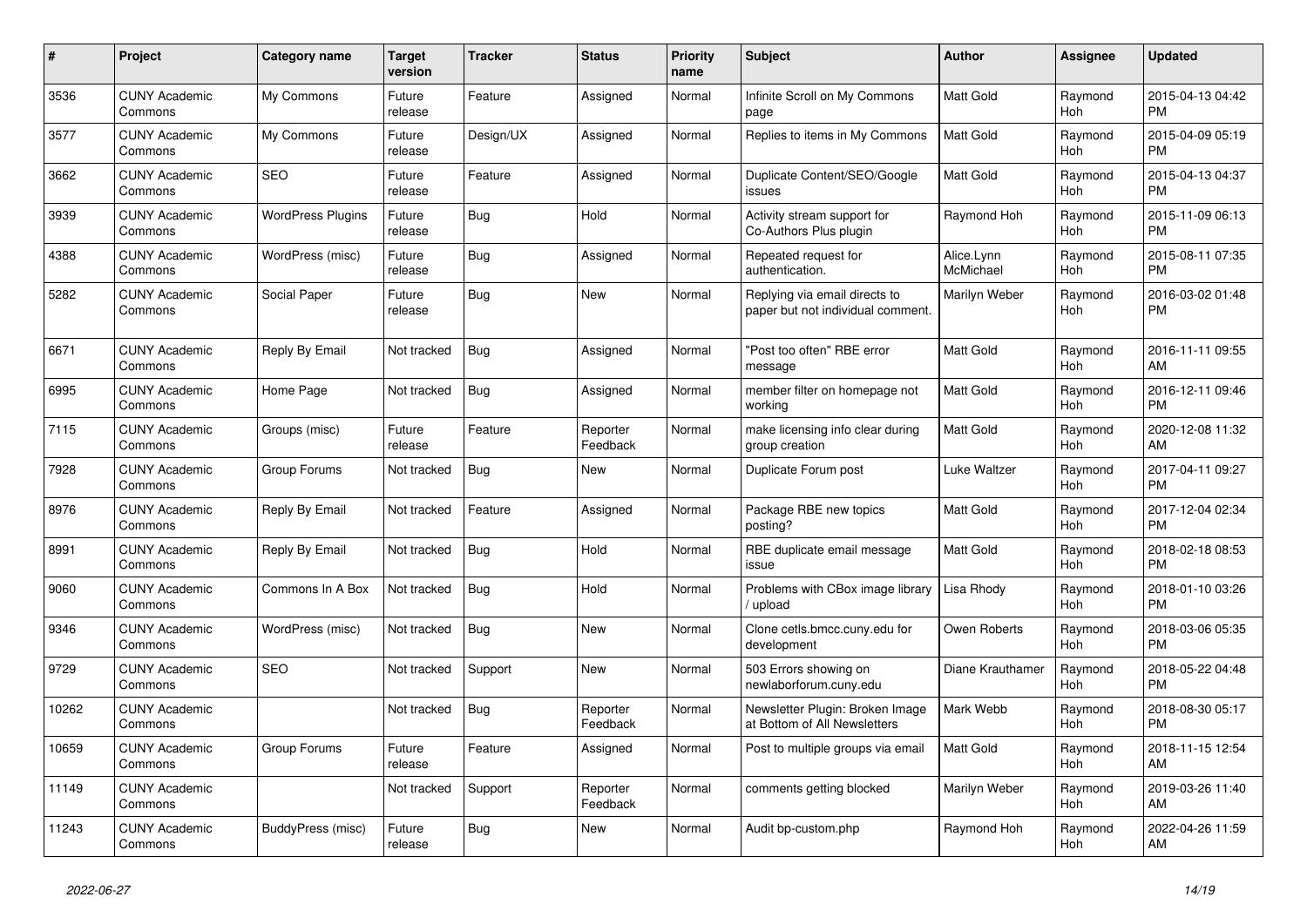| #     | Project                         | <b>Category name</b>     | <b>Target</b><br>version | <b>Tracker</b> | <b>Status</b>                       | <b>Priority</b><br>name | <b>Subject</b>                                                  | <b>Author</b>           | <b>Assignee</b>       | <b>Updated</b>                |
|-------|---------------------------------|--------------------------|--------------------------|----------------|-------------------------------------|-------------------------|-----------------------------------------------------------------|-------------------------|-----------------------|-------------------------------|
| 11624 | <b>CUNY Academic</b><br>Commons | WordPress (misc)         | Not tracked              | Support        | <b>New</b>                          | Normal                  | Change pages into posts or swap<br>database for a Commons site? | Stephen Klein           | Raymond<br>Hoh        | 2019-07-09 11:04<br>AM        |
| 11649 | <b>CUNY Academic</b><br>Commons | <b>WordPress Plugins</b> | 2.0.2                    | <b>Bug</b>     | In Progress                         | Normal                  | CC license displayed on every<br>page                           | Gina Cherry             | Raymond<br><b>Hoh</b> | 2022-06-14 11:36<br>AM        |
| 12004 | <b>CUNY Academic</b><br>Commons |                          | Not tracked              | Support        | Reporter<br>Feedback                | Normal                  | Notifications for spam blog<br>comments                         | Gina Cherry             | Raymond<br><b>Hoh</b> | 2019-11-01 12:05<br><b>PM</b> |
| 12741 | <b>CUNY Academic</b><br>Commons | <b>WordPress Plugins</b> | Not tracked              | Support        | Reporter<br>Feedback                | Normal                  | Tableau Public Viz Block                                        | Marilyn Weber           | Raymond<br>Hoh        | 2020-05-12 11:00<br>AM        |
| 13286 | <b>CUNY Academic</b><br>Commons |                          | Not tracked              | Support        | New                                 | Normal                  | problem connecting with<br>WordPress app                        | Marilyn Weber           | Raymond<br><b>Hoh</b> | 2020-09-08 11:16<br>AM        |
| 13328 | <b>CUNY Academic</b><br>Commons | Group Forums             | Not tracked              | Bug            | Reporter<br>Feedback                | Normal                  | cross-posting in two related<br>groups                          | Marilyn Weber           | Raymond<br><b>Hoh</b> | 2020-09-15 10:39<br><b>PM</b> |
| 13358 | <b>CUNY Academic</b><br>Commons | Group Forums             | Future<br>release        | Feature        | <b>New</b>                          | Normal                  | Improved UI for group forum<br>threading settings               | <b>Boone Gorges</b>     | Raymond<br><b>Hoh</b> | 2021-11-19 12:27<br><b>PM</b> |
| 13430 | <b>CUNY Academic</b><br>Commons | Reply By Email           | Not tracked              | Bug            | <b>New</b>                          | Normal                  | Delay in RBE                                                    | Luke Waltzer            | Raymond<br><b>Hoh</b> | 2020-10-13 11:16<br>AM        |
| 13946 | <b>CUNY Academic</b><br>Commons | <b>WordPress Plugins</b> | 2.1.0                    | Support        | Assigned                            | Normal                  | <b>Custom Embed handler For</b><br>OneDrive files               | scott voth              | Raymond<br><b>Hoh</b> | 2022-05-26 10:46<br>AM        |
| 14439 | <b>CUNY Academic</b><br>Commons | Spam/Spam<br>Prevention  | 2.0.2                    | Support        | Assigned                            | Normal                  | Aprroved comments held for<br>moderation                        | Laurie Hurson           | Raymond<br><b>Hoh</b> | 2022-06-14 11:36<br>AM        |
| 14496 | <b>CUNY Academic</b><br>Commons | Domain Mapping           | Future<br>release        | Bug            | <b>New</b>                          | Normal                  | Mapped domain SSO uses<br>third-party cookies                   | Raymond Hoh             | Raymond<br>Hoh        | 2021-05-24 04:03<br><b>PM</b> |
| 14983 | <b>CUNY Academic</b><br>Commons | WordPress (misc)         | Not tracked              | Support        | Reporter<br>Feedback                | Normal                  | "Read More" tag not working                                     | Rebecca Krisel          | Raymond<br><b>Hoh</b> | 2021-11-23 01:17<br><b>PM</b> |
| 14994 | <b>CUNY Academic</b><br>Commons | cdev.gc.cuny.edu         | Not tracked              | Support        | In Progress                         | Normal                  | Clear Cache on CDEV                                             | scott voth              | Raymond<br><b>Hoh</b> | 2021-12-07 03:51<br><b>PM</b> |
| 15516 | <b>CUNY Academic</b><br>Commons | <b>WordPress Plugins</b> |                          | Bug            | Reporter<br>Feedback                | Normal                  | Can't publish or save draft of post<br>on wordpress.com         | Raffi<br>Khatchadourian | Raymond<br>Hoh        | 2022-03-02 05:52<br><b>PM</b> |
| 15978 | <b>CUNY Academic</b><br>Commons | WordPress - Media        | 2.0.2                    | Support        | Reporter<br>Feedback                | Normal                  | .tex files?                                                     | Marilyn Weber           | Raymond<br><b>Hoh</b> | 2022-06-14 11:36<br>AM        |
| 16110 | <b>CUNY Academic</b><br>Commons |                          |                          | Support        | Reporter<br>Feedback                | Normal                  | remove Creative Commons<br>license from pages?                  | Marilyn Weber           | Raymond<br><b>Hoh</b> | 2022-05-17 06:11<br><b>PM</b> |
| 16177 | <b>CUNY Academic</b><br>Commons | Reply By Email           |                          | <b>Bug</b>     | <b>New</b>                          | Normal                  | Switch to Inbound mode for RBE                                  | Raymond Hoh             | Raymond<br>Hoh        | 2022-05-30 04:32<br><b>PM</b> |
| 16245 | <b>CUNY Academic</b><br>Commons | WordPress (misc)         |                          | <b>Bug</b>     | Reporter<br>Feedback                | Normal                  | Save Button missing on<br><b>WordPress Profile page</b>         | scott voth              | Raymond<br><b>Hoh</b> | 2022-06-16 03:09<br><b>PM</b> |
| 16291 | <b>CUNY Academic</b><br>Commons | Site cloning             | 2.0.2                    | Support        | Staged for<br>Production<br>Release | Normal                  | Images coming up blank in Media<br>Library                      | Marilyn Weber           | Raymond<br><b>Hoh</b> | 2022-06-23 08:28<br><b>PM</b> |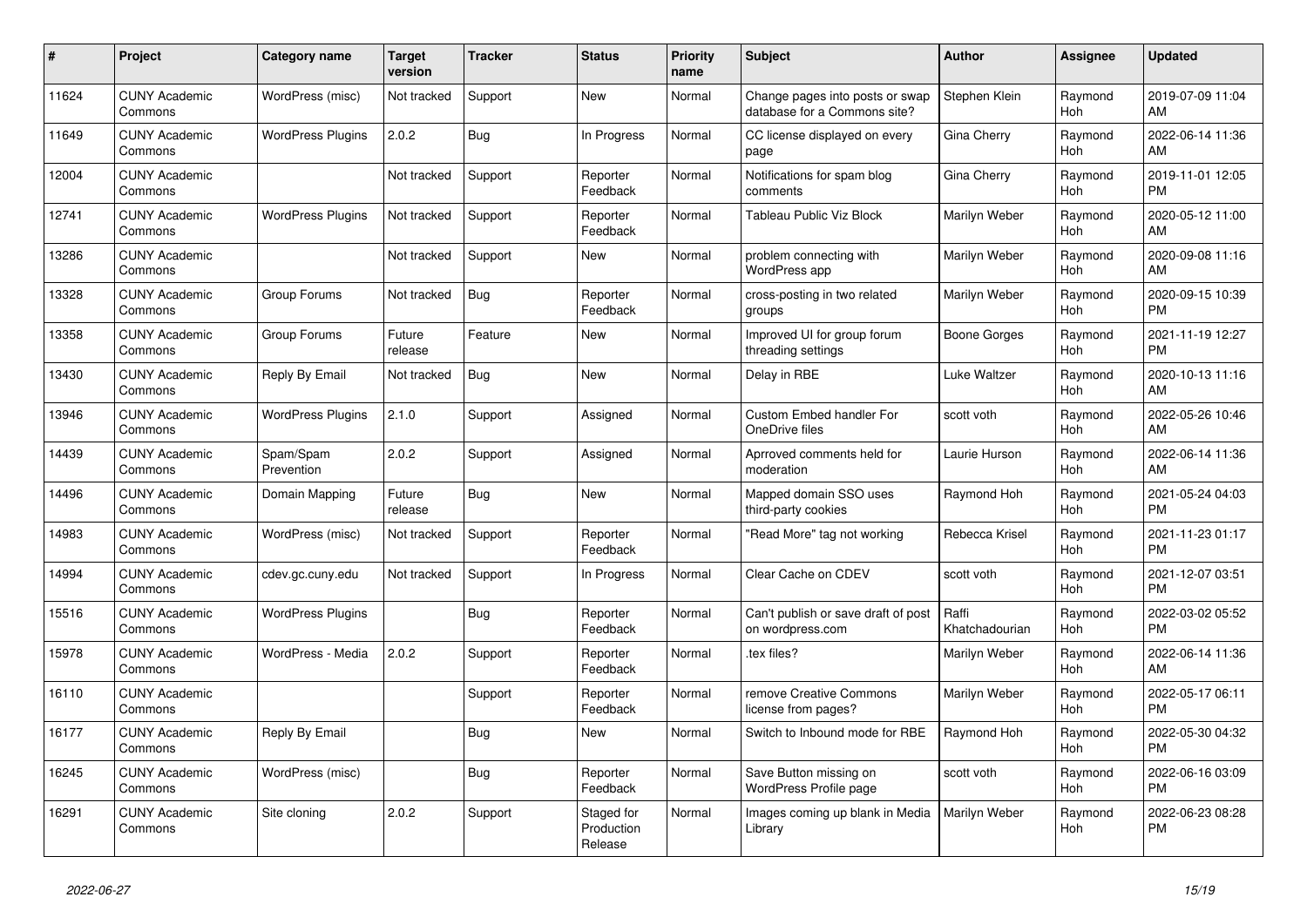| #     | Project                         | <b>Category name</b>       | <b>Target</b><br>version | <b>Tracker</b> | <b>Status</b>                       | <b>Priority</b><br>name | <b>Subject</b>                                                                | <b>Author</b>       | <b>Assignee</b>     | <b>Updated</b>                |
|-------|---------------------------------|----------------------------|--------------------------|----------------|-------------------------------------|-------------------------|-------------------------------------------------------------------------------|---------------------|---------------------|-------------------------------|
| 16296 | <b>CUNY Academic</b><br>Commons | Home Page                  | 2.0.2                    | Bug            | Staged for<br>Production<br>Release | Normal                  | "Visit Profile" link on Member<br>Directory page doesn't work<br>properly     | Raymond Hoh         | Raymond<br>Hoh      | 2022-06-24 07:54<br><b>PM</b> |
| 333   | <b>CUNY Academic</b><br>Commons | <b>Email Notifications</b> | Future<br>release        | Feature        | Assigned                            | Low                     | Delay Forum Notification Email<br>Delivery Until After Editing Period<br>Ends | Matt Gold           | Raymond<br>Hoh      | 2015-11-09 06:01<br><b>PM</b> |
| 1192  | <b>CUNY Academic</b><br>Commons | <b>Group Files</b>         | Future<br>release        | Feature        | Assigned                            | Low                     | When posting group files, allow<br>users to add a category without<br>saving  | Matt Gold           | Raymond<br>Hoh      | 2015-11-09 05:53<br><b>PM</b> |
| 4535  | <b>CUNY Academic</b><br>Commons | My Commons                 | Future<br>release        | Bug            | New                                 | Low                     | My Commons filter issue                                                       | scott voth          | Raymond<br>Hoh      | 2015-09-01 11:17<br>AM        |
| 5016  | <b>CUNY Academic</b><br>Commons | Events                     | Future<br>release        | Feature        | Assigned                            | Low                     | Allow comments to be posted on<br>events                                      | <b>Matt Gold</b>    | Raymond<br>Hoh      | 2019-03-01 02:23<br><b>PM</b> |
| 6749  | <b>CUNY Academic</b><br>Commons | Events                     | Future<br>release        | Bug            | New                                 | Low                     | BPEO iCal request can trigger<br>very large number of DB queries              | <b>Boone Gorges</b> | Raymond<br>Hoh      | 2016-11-15 10:09<br><b>PM</b> |
| 11971 | <b>CUNY Academic</b><br>Commons | <b>Email Notifications</b> | Future<br>release        | Bug            | Reporter<br>Feedback                | Low                     | Pictures obscured in emailed post<br>notifications                            | Marilyn Weber       | Raymond<br>Hoh      | 2019-11-21 01:14<br><b>PM</b> |
| 497   | <b>CUNY Academic</b><br>Commons | <b>WordPress Plugins</b>   | Future<br>release        | Feature        | Assigned                            | Normal                  | Drag and Drop Ordering on<br><b>Gallery Post Plugin</b>                       | Matt Gold           | Ron Rennick         | 2015-11-09 06:18<br><b>PM</b> |
| 308   | <b>CUNY Academic</b><br>Commons | Registration               | Future<br>release        | Feature        | New                                 | Normal                  | Group recommendations for<br>signup process                                   | Boone Gorges        | Samantha<br>Raddatz | 2015-11-09 05:07<br><b>PM</b> |
| 481   | <b>CUNY Academic</b><br>Commons | Groups (misc)              | Future<br>release        | Feature        | Assigned                            | Normal                  | ability to archive inactive groups<br>and blogs                               | Michael Mandiberg   | Samantha<br>Raddatz | 2015-11-09 05:56<br><b>PM</b> |
| 653   | <b>CUNY Academic</b><br>Commons | Group Blogs                | Future<br>release        | Feature        | Assigned                            | Normal                  | Redesign Integration of Groups<br>and Blogs                                   | Matt Gold           | Samantha<br>Raddatz | 2015-11-09 05:40<br><b>PM</b> |
| 1105  | <b>CUNY Academic</b><br>Commons | WordPress (misc)           | Future<br>release        | Feature        | Assigned                            | Normal                  | Rephrase Blog Privacy Options                                                 | <b>Matt Gold</b>    | Samantha<br>Raddatz | 2015-11-09 06:19<br><b>PM</b> |
| 3458  | <b>CUNY Academic</b><br>Commons | Groups (misc)              | Future<br>release        | Feature        | Assigned                            | Normal                  | Filter Members of Group by<br>Campus                                          | Michael Smith       | Samantha<br>Raddatz | 2014-09-26 08:32<br><b>PM</b> |
| 3473  | <b>CUNY Academic</b><br>Commons | User Experience            | Future<br>release        | Feature        | Assigned                            | Normal                  | Commons profile: Add help info<br>about "Positions" replacing "title"         | Keith Miyake        | Samantha<br>Raddatz | 2015-11-09 02:28<br><b>PM</b> |
| 4027  | <b>CUNY Academic</b><br>Commons | Commons In A Box           | Not tracked              | Design/UX      | Assigned                            | Normal                  | Usability review of CBOX update<br>procedures                                 | <b>Matt Gold</b>    | Samantha<br>Raddatz | 2015-05-11 06:36<br><b>PM</b> |
| 4221  | <b>CUNY Academic</b><br>Commons | Group Forums               | Future<br>release        | Design/UX      | Assigned                            | Normal                  | Add 'Number of Posts' display<br>option to Forum page                         | Samantha Raddatz    | Samantha<br>Raddatz | 2015-06-26 02:21<br><b>PM</b> |
| 4226  | <b>CUNY Academic</b><br>Commons | <b>BuddyPress Docs</b>     | Future<br>release        | Design/UX      | New                                 | Normal                  | Add option to connect a Doc with<br>a Group                                   | Samantha Raddatz    | Samantha<br>Raddatz | 2015-09-09 04:08<br><b>PM</b> |
| 4235  | <b>CUNY Academic</b><br>Commons |                            | Not tracked              | Design/UX      | Assigned                            | Normal                  | Explore user experience around<br>comments on forum topics vs<br>docs         | Matt Gold           | Samantha<br>Raddatz | 2015-07-21 10:23<br>AM        |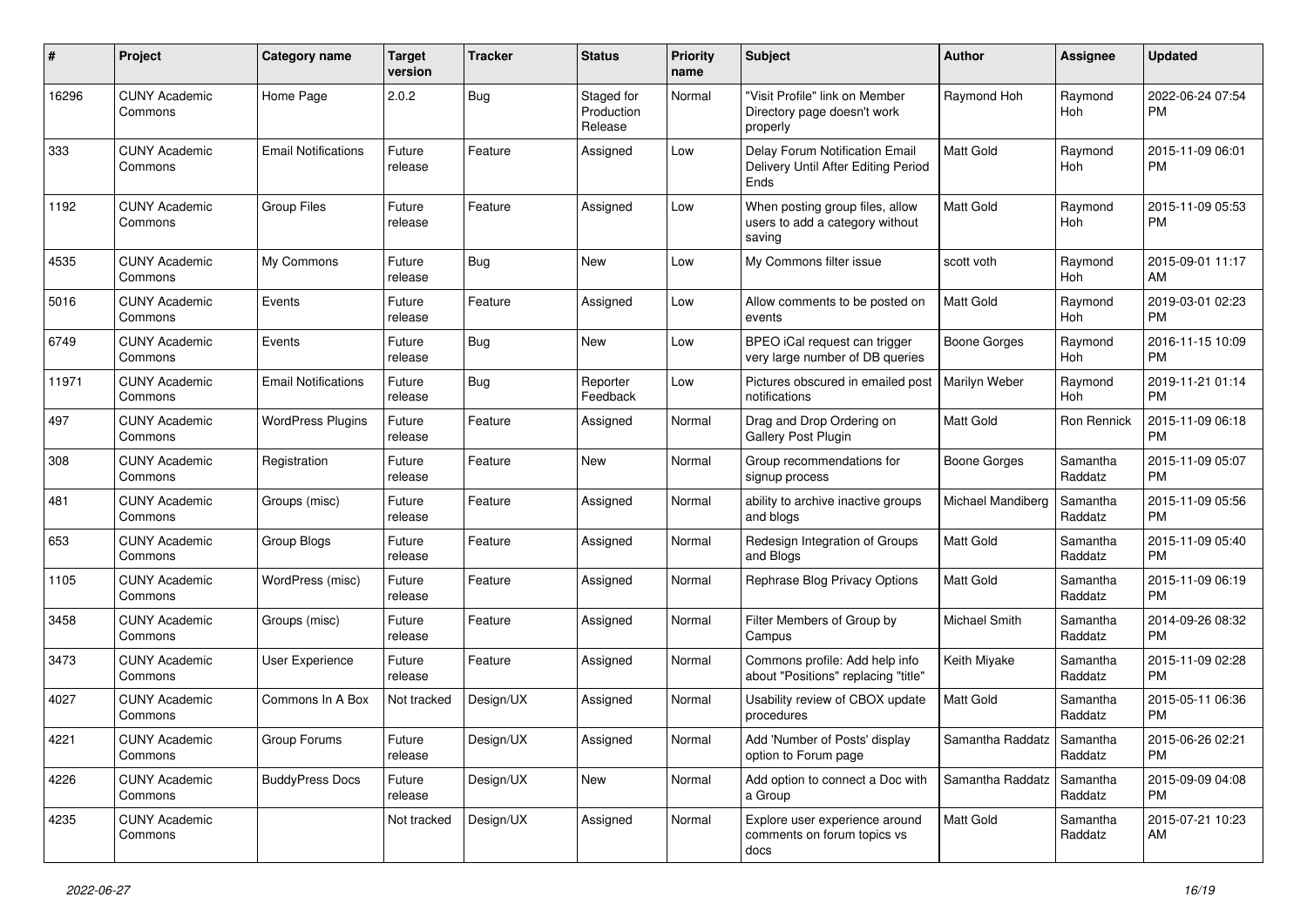| $\#$  | Project                         | Category name               | <b>Target</b><br>version | <b>Tracker</b> | <b>Status</b>        | <b>Priority</b><br>name | <b>Subject</b>                                                                                                                                        | Author                  | Assignee            | <b>Updated</b>                |
|-------|---------------------------------|-----------------------------|--------------------------|----------------|----------------------|-------------------------|-------------------------------------------------------------------------------------------------------------------------------------------------------|-------------------------|---------------------|-------------------------------|
| 4253  | <b>CUNY Academic</b><br>Commons | <b>Public Portfolio</b>     | Future<br>release        | Design/UX      | <b>New</b>           | Normal                  | Encourage users to add portfolio<br>content                                                                                                           | Samantha Raddatz        | Samantha<br>Raddatz | 2015-07-07 11:32<br>AM        |
| 4404  | <b>CUNY Academic</b><br>Commons | <b>Public Portfolio</b>     | Future<br>release        | Design/UX      | Assigned             | Normal                  | Change color of permissions info<br>on portfolio editing interface                                                                                    | <b>Matt Gold</b>        | Samantha<br>Raddatz | 2015-08-11 05:28<br><b>PM</b> |
| 4622  | <b>CUNY Academic</b><br>Commons | <b>Public Portfolio</b>     | Future<br>release        | Design/UX      | <b>New</b>           | Normal                  | <b>Profile Visibility Settings</b>                                                                                                                    | Samantha Raddatz        | Samantha<br>Raddatz | 2015-09-21 12:18<br><b>PM</b> |
| 4661  | <b>CUNY Academic</b><br>Commons | User Experience             | Future<br>release        | <b>Bug</b>     | Assigned             | Normal                  | Simplify Events text                                                                                                                                  | <b>Matt Gold</b>        | Samantha<br>Raddatz | 2015-10-02 09:06<br><b>PM</b> |
| 4986  | <b>CUNY Academic</b><br>Commons | ZenDesk                     | Not tracked              | Support        | Assigned             | Normal                  | Prepare documentation for<br>Zendesk re web widget                                                                                                    | <b>Matt Gold</b>        | Samantha<br>Raddatz | 2016-02-25 03:09<br><b>PM</b> |
| 5183  | <b>CUNY Academic</b><br>Commons | Social Paper                | Future<br>release        | Design/UX      | <b>New</b>           | Normal                  | Creating a new paper when<br>viewing an existing paper                                                                                                | Raffi<br>Khatchadourian | Samantha<br>Raddatz | 2016-02-02 12:09<br><b>PM</b> |
| 5225  | <b>CUNY Academic</b><br>Commons | Registration                | Future<br>release        | Feature        | Assigned             | Normal                  | On-boarding Issues                                                                                                                                    | Luke Waltzer            | Samantha<br>Raddatz | 2016-02-12 02:58<br><b>PM</b> |
| 5298  | <b>CUNY Academic</b><br>Commons |                             | Not tracked              | Publicity      | <b>New</b>           | Normal                  | Survey Pop-Up Text                                                                                                                                    | Samantha Raddatz        | Samantha<br>Raddatz | 2016-03-22 12:27<br><b>PM</b> |
| 5317  | <b>CUNY Academic</b><br>Commons | Group Blogs                 | Not tracked              | Bug            | Reporter<br>Feedback | Normal                  | Notifications of New Post Didn't<br>Come                                                                                                              | Luke Waltzer            | Samantha<br>Raddatz | 2016-03-21 10:41<br><b>PM</b> |
| 5397  | <b>CUNY Academic</b><br>Commons | Social Paper                | Future<br>release        | Feature        | <b>New</b>           | Normal                  | frustrating to have to<br>enable/disable in SP                                                                                                        | Marilyn Weber           | Samantha<br>Raddatz | 2016-04-20 03:39<br><b>PM</b> |
| 310   | <b>CUNY Academic</b><br>Commons | BuddyPress (misc)           | Future<br>release        | Feature        | Assigned             | Low                     | <b>Friend Request Email</b>                                                                                                                           | <b>Matt Gold</b>        | Samantha<br>Raddatz | 2015-11-09 05:08<br><b>PM</b> |
| 1456  | <b>CUNY Academic</b><br>Commons | Group Invitations           | Future<br>release        | Feature        | Reporter<br>Feedback | Low                     | Invite to Group Button from Profile   Matt Gold<br>Field                                                                                              |                         | Samantha<br>Raddatz | 2015-11-09 05:59<br><b>PM</b> |
| 5050  | <b>CUNY Academic</b><br>Commons | Social Paper                | Future<br>release        | Feature        | <b>New</b>           | Low                     | Making comments visible in SP<br>editing mode (SP suggestion #1)                                                                                      | Marilyn Weber           | Samantha<br>Raddatz | 2019-09-17 11:10<br><b>PM</b> |
| 5053  | <b>CUNY Academic</b><br>Commons | Social Paper                | Future<br>release        | Feature        | <b>New</b>           | Low                     | Scrollable menu to add readers<br>(SP suggestion #4)                                                                                                  | Marilyn Weber           | Samantha<br>Raddatz | 2016-04-21 05:21<br><b>PM</b> |
| 5058  | <b>CUNY Academic</b><br>Commons | Social Paper                | Future<br>release        | Feature        | <b>New</b>           | Low                     | Can there be a clearer signal that<br>even when comments have<br>already been made you add<br>comments by clicking on the side?<br>(SP suggestion #5) | Marilyn Weber           | Samantha<br>Raddatz | 2016-02-11 10:24<br><b>PM</b> |
| 10439 | <b>CUNY Academic</b><br>Commons | Design                      | 2.1.0                    | Design/UX      | <b>New</b>           | Normal                  | Create Style Guide for Commons                                                                                                                        | Sonja Leix              | Sara Cannon         | 2022-06-23 06:20<br><b>PM</b> |
| 10580 | <b>CUNY Academic</b><br>Commons | Information<br>Architecture | Future<br>release        | Design/UX      | <b>New</b>           | Normal                  | Primary nav item review                                                                                                                               | Boone Gorges            | Sara Cannon         | 2021-11-19 12:37<br><b>PM</b> |
| 2612  | <b>CUNY Academic</b><br>Commons |                             | Not tracked              | Publicity      | Assigned             | Normal                  | Pinterest site for the Commons                                                                                                                        | local admin             | Sarah<br>Morgano    | 2016-03-04 11:19<br>AM        |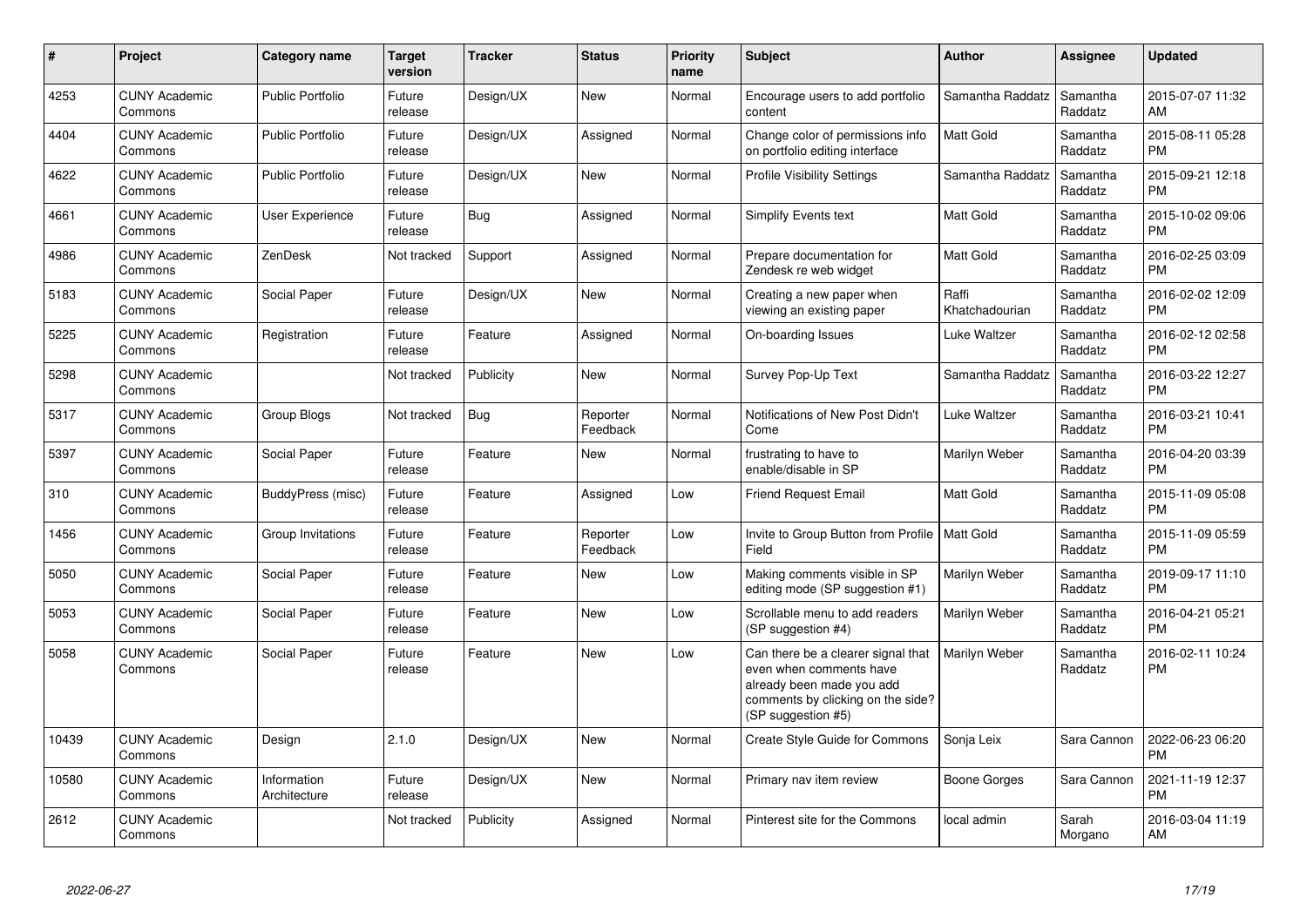| #     | Project                         | <b>Category name</b>     | <b>Target</b><br>version | Tracker       | <b>Status</b>        | <b>Priority</b><br>name | <b>Subject</b>                                                                                                                               | Author                 | <b>Assignee</b>  | <b>Updated</b>                |
|-------|---------------------------------|--------------------------|--------------------------|---------------|----------------------|-------------------------|----------------------------------------------------------------------------------------------------------------------------------------------|------------------------|------------------|-------------------------------|
| 3510  | <b>CUNY Academic</b><br>Commons | Publicity                | 1.7                      | Publicity     | Assigned             | Normal                  | Post on the News Blog re: 'My<br>Commons'                                                                                                    | Micki Kaufman          | Sarah<br>Morgano | 2014-10-15 11:18<br>AM        |
| 3511  | <b>CUNY Academic</b><br>Commons | Publicity                | 1.7                      | Publicity     | Assigned             | Normal                  | Social media for 1.7                                                                                                                         | Micki Kaufman          | Sarah<br>Morgano | 2014-10-14 03:32<br>РM        |
| 5826  | <b>CUNY Academic</b><br>Commons | <b>WordPress Plugins</b> | Future<br>release        | Support       | Reporter<br>Feedback | Normal                  | <b>Remove Subscription Options</b><br>plugin from directory                                                                                  | Sarah Morgano          | Sarah<br>Morgano | 2016-10-21 04:14<br><b>PM</b> |
| 636   | <b>CUNY Academic</b><br>Commons | WordPress (misc)         | Not tracked              | Support       | Assigned             | Normal                  | Create Lynda.com-like Table of<br>Contents for Prospective Tutorial<br>Screencasts                                                           | Matt Gold              | scott voth       | 2016-02-23 03:12<br><b>PM</b> |
| 3524  | <b>CUNY Academic</b><br>Commons | Documentation            | Not tracked              | Documentation | Assigned             | Normal                  | Post describing all you can do<br>when starting up a new<br>blog/group                                                                       | Matt Gold              | scott voth       | 2014-10-04 12:56<br><b>PM</b> |
| 3565  | <b>CUNY Academic</b><br>Commons | My Commons               | Not tracked              | Documentation | New                  | Normal                  | Load Newest inconsistencies                                                                                                                  | Chris Stein            | scott voth       | 2015-11-09 01:16<br><b>PM</b> |
| 4222  | <b>CUNY Academic</b><br>Commons | <b>User Experience</b>   | Future<br>release        | Design/UX     | New                  | Normal                  | Add information to 'Delete<br>Account' page                                                                                                  | Samantha Raddatz       | scott voth       | 2015-06-26 11:35<br>AM        |
| 6115  | <b>CUNY Academic</b><br>Commons | Publicity                | Not tracked              | Feature       | Assigned             | Normal                  | create digital signage for GC                                                                                                                | Matt Gold              | scott voth       | 2016-10-11 10:09<br><b>PM</b> |
| 9908  | <b>CUNY Academic</b><br>Commons |                          | Not tracked              | Feature       | New                  | Normal                  | Is it possible to send email<br>updates to users (or an email<br>address not on the list) for only a<br>single page AFTER being<br>prompted? | <b>Michael Shields</b> | scott voth       | 2018-06-11 01:34<br><b>PM</b> |
| 11883 | <b>CUNY Academic</b><br>Commons | Help/Codex               | Not tracked              | Support       | New                  | Normal                  | Need Embedding Help Page<br>Update (Tableau)                                                                                                 | Anthony Wheeler        | scott voth       | 2019-09-24 08:49<br>AM        |
| 12247 | <b>CUNY Academic</b><br>Commons | Publicity                | Not tracked              | Support       | New                  | Normal                  | Screenshot of First Commons<br>Homepage                                                                                                      | scott voth             | scott voth       | 2020-01-14 12:08<br><b>PM</b> |
| 14394 | <b>CUNY Academic</b><br>Commons |                          | Not tracked              | Feature       | New                  | Normal                  | Commons News Site - redesign                                                                                                                 | scott voth             | scott voth       | 2021-09-14 10:46<br>AM        |
| 14787 | <b>CUNY Academic</b><br>Commons | <b>Plugin Packages</b>   | Future<br>release        | Feature       | New                  | Normal                  | Creating a "Design" plugin<br>package                                                                                                        | Laurie Hurson          | scott voth       | 2022-04-27 04:56<br>PM        |
| 4070  | <b>CUNY Academic</b><br>Commons | Analytics                | Not tracked              | Support       | Assigned             | Normal                  | Request for JITP site analytics                                                                                                              | <b>Matt Gold</b>       | Seth Persons     | 2016-02-23 03:09<br>РM        |
| 4635  | <b>CUNY Academic</b><br>Commons | Authentication           | Future<br>release        | Feature       | New                  | Normal                  | Allow non-WP authentication                                                                                                                  | <b>Boone Gorges</b>    | Sonja Leix       | 2019-03-01 02:05<br>PM        |
| 11789 | <b>CUNY Academic</b><br>Commons | Courses                  | Future<br>release        | Feature       | New                  | Normal                  | Ability to remove item from<br>Courses list                                                                                                  | Laurie Hurson          | Sonja Leix       | 2019-09-24 12:28<br>PM        |
| 11834 | <b>CUNY Academic</b><br>Commons | <b>Group Files</b>       | Future<br>release        | Feature       | New                  | Normal                  | Improved tools for managing<br>group file folders                                                                                            | <b>Boone Gorges</b>    | Sonja Leix       | 2019-09-06 03:55<br><b>PM</b> |
| 5316  | <b>CUNY Academic</b><br>Commons | User Experience          | Future<br>release        | Feature       | Assigned             | Normal                  | Prompt user email address<br>updates                                                                                                         | Matt Gold              | Stephen Real     | 2016-12-21 03:30<br>PM        |